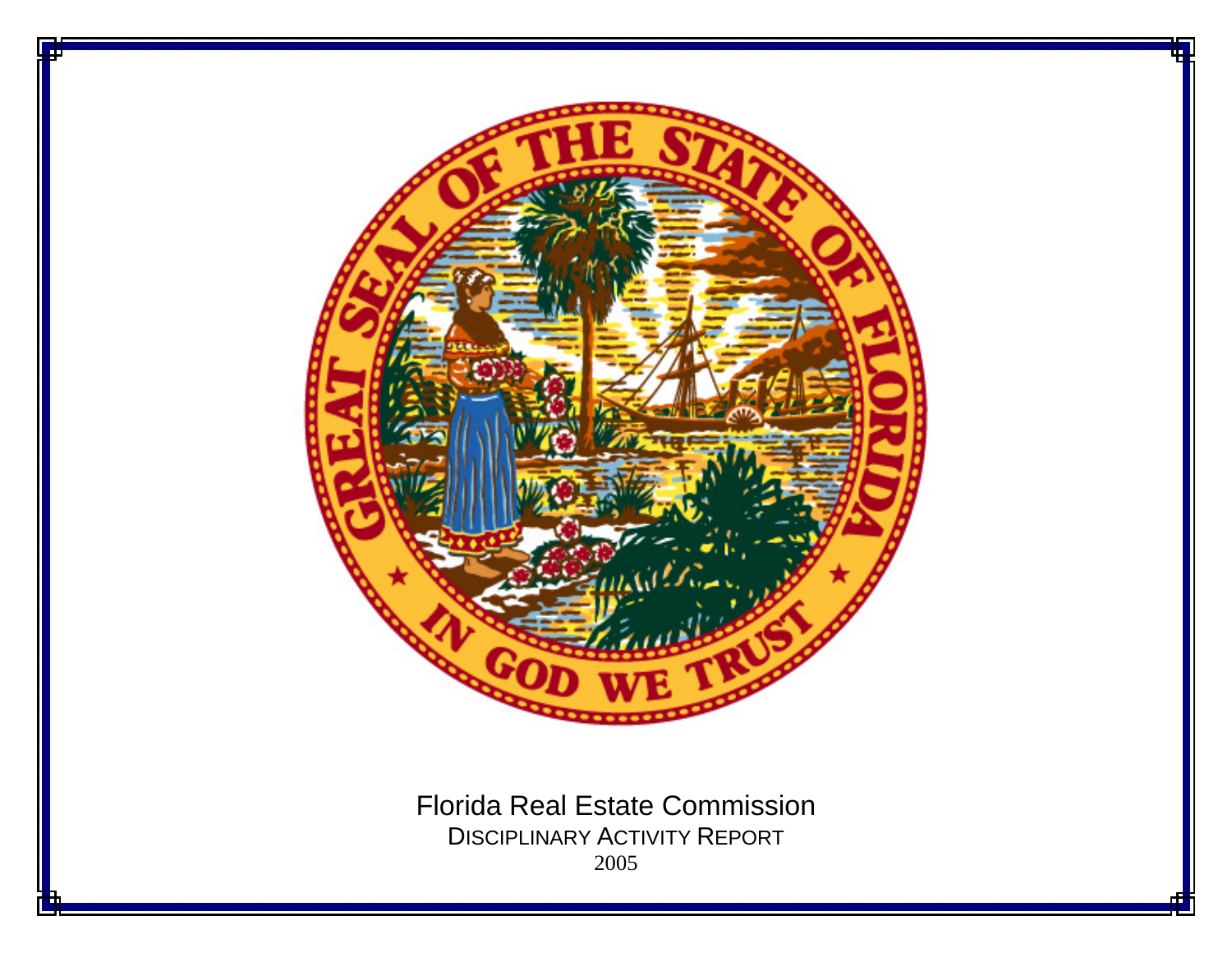

## **Florida Real Estate Commission Disciplinary Activity Report 2005**

| <b>CITY</b>           | <b>LICENSE</b> | <b>FINAL ORDER#</b><br>(BPR-) | <b>NAME</b>             | <b>VIOLATION AND DISCIPLINARY ACTION</b>                                                                                                                                                                                                                                                                                                                                                      |
|-----------------------|----------------|-------------------------------|-------------------------|-----------------------------------------------------------------------------------------------------------------------------------------------------------------------------------------------------------------------------------------------------------------------------------------------------------------------------------------------------------------------------------------------|
| Aventura              | SA 3026911     | 2005-03594                    | Pamela S. Turnage       | Aventura: Pamela S. Turnage, Sales Associate; \$500 fine and costs, 6 mos.<br>Probation, 3-hr Ethics course, and attendance to 1 full FREC meeting during<br>probation; obtained license by means of fraud, misrepresentation, or<br>concealment.                                                                                                                                             |
| <b>Boca Raton</b>     | SL-302241      | 2003078197                    | Romina Navarete         | Boca Raton: Romina Navarete, Sales Associate; Revoked.                                                                                                                                                                                                                                                                                                                                        |
| <b>Boca Raton</b>     | BK-0520022     | 2002012418                    | <b>Terrance McManus</b> | Boca Raton: Terrance McManus, Broker; \$2,000 fine and costs, 30 day<br>suspension; 6 mos. probation, 3-hr Ethics course, and attend two full FREC<br>meetings during probation; obtained a license by means of fraud,<br>misrepresentation, or concealment; failed to comply with the requirements of<br>Rule 61J2-2.027(2) of the Florida Administrative Code.                              |
| <b>Bonita Springs</b> | SL-0615035     | 2002001379                    | Cynthia Burt            | Bonita Springs: Cynthia Burt, Sales Associate; \$1,000 fine, 6 mos. Probation,<br>4-hr continuing education course, and attendance to one (2-day) FREC meeting<br>during probation; guilty of aiding, assisting, procuring, employing, or advising any<br>unlicensed person or entity to practice a profession; guilty of having operated as<br>a broker while licensed as a sales associate. |
| <b>Boynton Beach</b>  | SA 3031055     | 2005-01254                    | <b>Courtney Fallon</b>  | Boynton Beach: Courtney Fallon, Sales Associate; \$1,000 fine plus costs, 1 yr<br>probation, and attend two (2-day) FREC meetings; guilty of obtaining a license<br>by means of fraud, misrepresentation, or concealment.                                                                                                                                                                     |
| <b>Boynton Beach</b>  | SL-3038862     | 2003088576                    | Leroy . Delise          | Boynton Beach: Leroy R. Delise, Sales Associate; fined \$1,500 and costs, 6<br>mos. Suspension: obtained a license by means of fraud, misrepresentation, or<br>concealment and failed to comply with the requirements of rule 61J2-2.027(2) of<br>the Florida Administrative Code.                                                                                                            |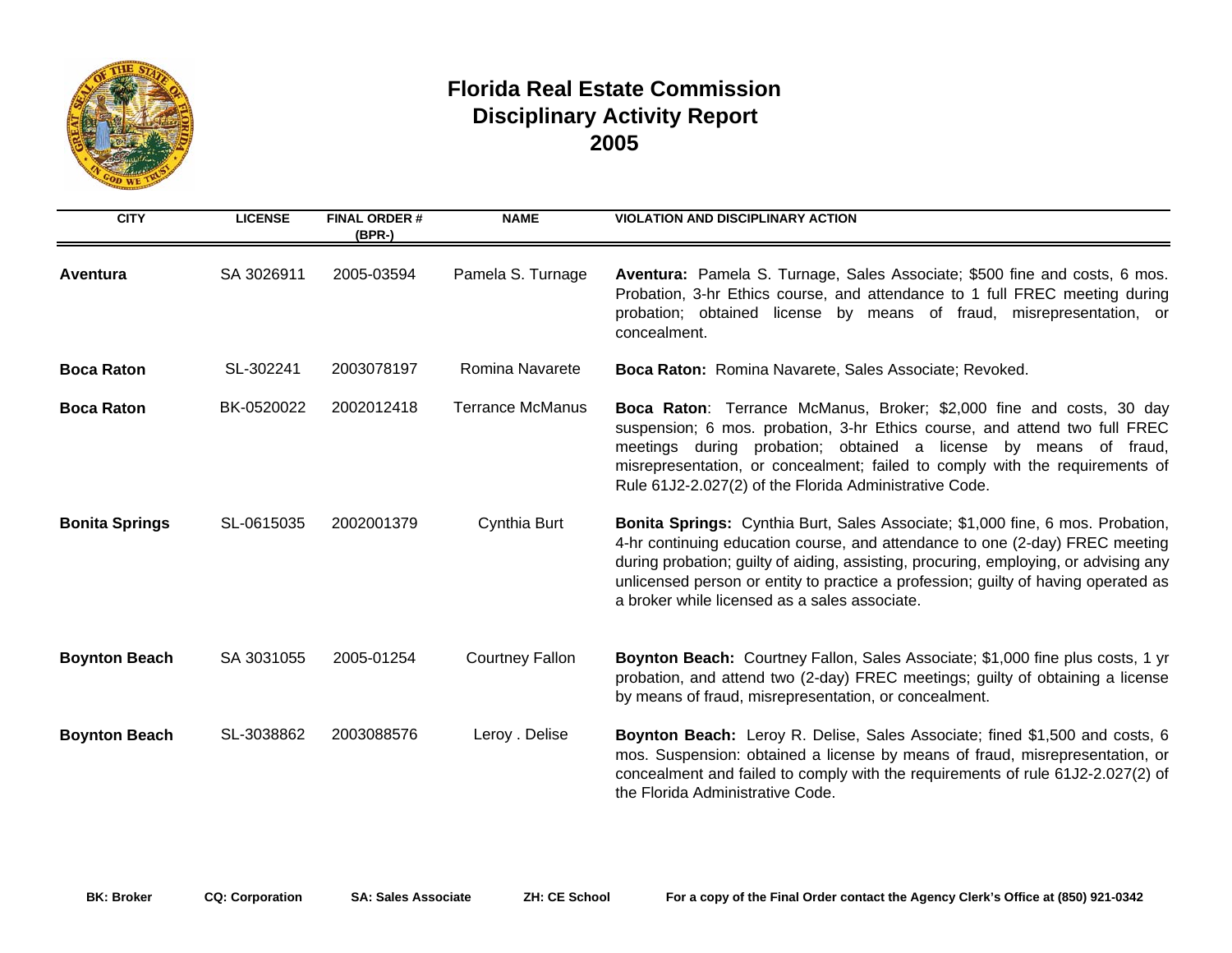| <b>CITY</b>          | <b>LICENSE</b>          | <b>FINAL ORDER #</b><br>(BPR-) | <b>NAME</b>                                  | <b>VIOLATION AND DISCIPLINARY ACTION</b>                                                                                                                                                                                                                                                                                                                                                                                                                                                                                                                                                                                                            |
|----------------------|-------------------------|--------------------------------|----------------------------------------------|-----------------------------------------------------------------------------------------------------------------------------------------------------------------------------------------------------------------------------------------------------------------------------------------------------------------------------------------------------------------------------------------------------------------------------------------------------------------------------------------------------------------------------------------------------------------------------------------------------------------------------------------------------|
| <b>Brandon</b>       | SL-0577659              | 2003075206                     | Henry L. McFadden, Sr.                       | Brandon: Henry L. McFadden, Sr., Sales Associate; fined \$250 plus costs, 6<br>mos. Probation, and attend (1) two-day FREC meeting during probation; guilty of<br>violating 475.25(1)(f).                                                                                                                                                                                                                                                                                                                                                                                                                                                           |
| <b>Buford, GA</b>    | SA 3022262              | 2005-02565                     | Dawson P. Ganong                             | Buford, GA: Dawson P. Ganong, Sales Associate; \$1,000 fine plus costs and 1<br>yr. suspension; obtained license by means of fraud, misrepresentation, or<br>concealment; failed to comply with the requirements of Rule 61J2-2.027(2) of<br>the Florida Administrative Code in violation of Section 475.25(1)(e), Florida<br>Statutes; guilty of failure to notify the Petitioner, in writing of the current mailing<br>address and any change in the current mailing address, within ten days after the<br>change, in violation of Rule 61J2-10.038 of the Florida Administrative Code in<br>violation of Section 475.25(1)(e), Florida Statutes. |
| <b>Cape Coral</b>    | SA 3025024              | 2005-01256                     | Ricky L. Harrison                            | Cape Coral: Ricky L. Harrison, Sales Associate; fined \$500 plus costs, 6 mos.<br>Probation, and attend one (2-day) FREC meeting during probation; guilty of<br>obtaining a license by means of fraud, misrepresentation, or concealment.                                                                                                                                                                                                                                                                                                                                                                                                           |
| <b>Celebration</b>   | SL 3047003              | 2005-04880                     | Corey Jason McBride                          | Celebration: Corey J. McBride, Sales Associate; fined \$500 plus costs, 6 mos.<br>Probation, 3-hr Ethics course, and attend one FREC meeting during probation;<br>obtained a license by means of fraud, misrepresentation, or concealment; failed<br>to comply with the requirements of Rule 61J2-2.027(2) of the Florida<br>Administrative Code.                                                                                                                                                                                                                                                                                                   |
| <b>Clearwater</b>    | SA 3034951              | 2005-03575                     | Jeffrey A. Crooker                           | Clearwater: Jeffrey A. Crooker, Sales Associate; fined \$500 plus costs, 6 mos.<br>probation, and attend 1 (two-day) FREC meeting; guilty of obtaining a license by<br>means of fraud, misrepresentation, or concealment; failed to comply with the<br>requirements of Rule 61J2-2.027(2) of the Florida Administrative Code in<br>violation of Section 475.25 (1)(e), Florida Statutes.                                                                                                                                                                                                                                                            |
| <b>Coconut Creek</b> | SA 3038971              | 2005-03577                     | Janet Dias                                   | Coconut Creek: Janet Dias, Sales Associate; fined \$1,000 plus costs, 6 mos.<br>probation, and attend (1) two-day FREC meeting during probation; guilty of<br>violating Rule 61J2-2.027(2).                                                                                                                                                                                                                                                                                                                                                                                                                                                         |
| <b>Cooper City</b>   | BK 166445<br>CQ 3006887 | 2005-03571                     | Charles J. Bonfiglio and<br>AAA Realty, Inc. | Cooper City: Charles J. Bonfiglio, Broker; fined \$1,000 plus costs, 1 yr.<br>probation, and 4-hr Escrow Mgmt course; failed to provide written notification to<br>the Commission within fifteen business days of the last party's demand and<br>failed to institute one of the settlement procedures within thirty business days<br>after the last demand for funds held in escrow.                                                                                                                                                                                                                                                                |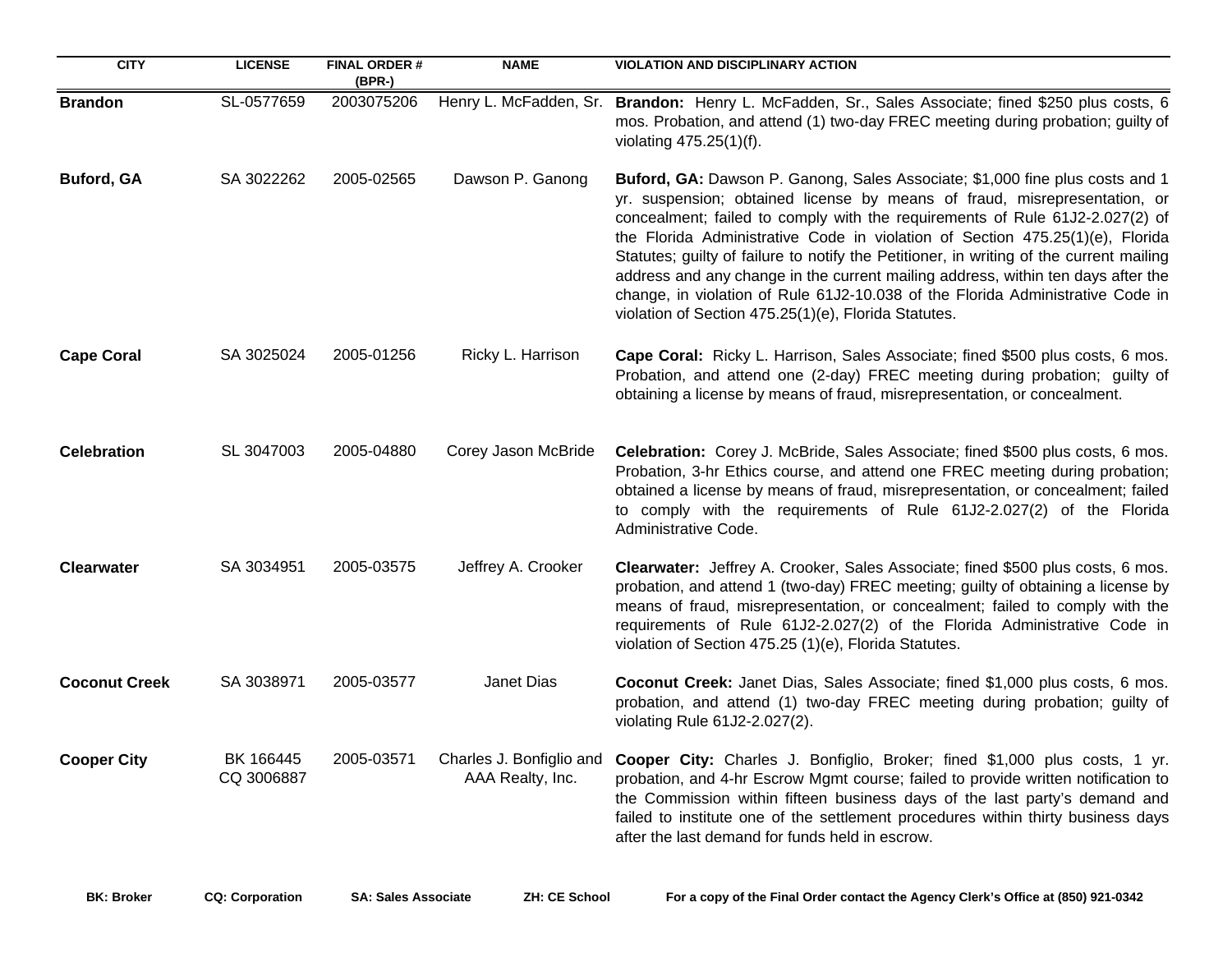| <b>CITY</b>          | <b>LICENSE</b>                        | <b>FINAL ORDER#</b><br>(BPR-) | <b>NAME</b>                                 | <b>VIOLATION AND DISCIPLINARY ACTION</b>                                                                                                                                                                                                                                                                                                                                                                                                                                                                                                                                                                                                                                                                                                                                                                                                                                            |
|----------------------|---------------------------------------|-------------------------------|---------------------------------------------|-------------------------------------------------------------------------------------------------------------------------------------------------------------------------------------------------------------------------------------------------------------------------------------------------------------------------------------------------------------------------------------------------------------------------------------------------------------------------------------------------------------------------------------------------------------------------------------------------------------------------------------------------------------------------------------------------------------------------------------------------------------------------------------------------------------------------------------------------------------------------------------|
| <b>Coral Gables</b>  | BK 3010962<br>CQ 1013180              | 2005-04279                    |                                             | Angel R. Concepcion and Coral Gables: Angel R. Concepcion, Broker; fined \$1,000 plus costs, 6 mos.<br>Brickell Village Realty Inc. Probation, 3-hr Ethics course during probation, and attendance to one 2-day<br>FREC meeting; Brickell Village Realty Inc.; reprimanded; guilty of sharing a<br>commission with, or paid a fee or other compensation to, a person not properly<br>licensed as a broker, broker-sales associate or sales associate (license was<br>expired) under the laws of this state, for the referral of real estate business,<br>clients, prospects, or customers, or for any one or more of the services as set<br>forth in Section 475.01(1)(a), Florida Statutes; guilty of having employed any<br>person as a sales associate who is not the holder of a valid and current<br>registration with the Department of Business and Professional Regulation. |
| Crawfordville        | BK 607847<br>BK 3028674<br>CQ 1005003 | 2003-03538                    | Mary Lawhon and<br>Shell Point Realty, Inc. | Crawfordville: Mary Lawhon, Broker; one year suspension and fined \$1,000;<br>Shell Point Realty, Inc.; reprimanded; guilty of fraud, misrepresentation,<br>concealment, false promises, false pretenses, dishonest dealing by trick,<br>scheme or device, culpable negligence, or breach of trust in any business<br>transaction; failure to account or deliver funds; failure to maintain trust funds in<br>the real estate brokerage escrow bank account or some other depository until<br>disbursement thereof was properly authorized.                                                                                                                                                                                                                                                                                                                                         |
| <b>Crystal River</b> | SL-0610576                            | 2004043797                    | Kenneth Chadwick                            | Crystal River: Kenneth Chadwick, Sales Associate; \$3,000 fine and costs, 1 yr.<br>Probation and attendance to one (2-day) FREC meeting during probation; for<br>having been registered as an officer of the corporation while licensed as a sales<br>associate, and operating as a broker without being the holder of a valid and<br>current license.                                                                                                                                                                                                                                                                                                                                                                                                                                                                                                                              |
| Daytona Beach        | SA 3047950                            | 2005-00367                    | Ronald F. D'Agostino                        | Daytona Beach: Ronald F. D'Agostino, Sales Associate; fined \$500 plus costs,<br>1 yr. probation, attend one (2-day) FREC meeting during probation: guilty of<br>obtaining a license by means of fraud, misrepresentation, or concealment and<br>failed to comply with the requirements of Rule 61J2-2.027(2) of the Florida<br>Administrative Code.                                                                                                                                                                                                                                                                                                                                                                                                                                                                                                                                |
| <b>Delray Beach</b>  | BK 179245                             | 2005-02563                    | Jay E. Hasner                               | Delray Beach: Jay E. Hasner, Broker; fined \$750 plus costs and 60 day<br>suspension; guilty of having been convicted or found guilty of, or entered a plea<br>of nolo contendere to, regardless of adjudication, a crime which directly relates<br>to the activities of a licensed real estate sales associate or that involves moral<br>turpitude or fraudulent or dishonest dealing.                                                                                                                                                                                                                                                                                                                                                                                                                                                                                             |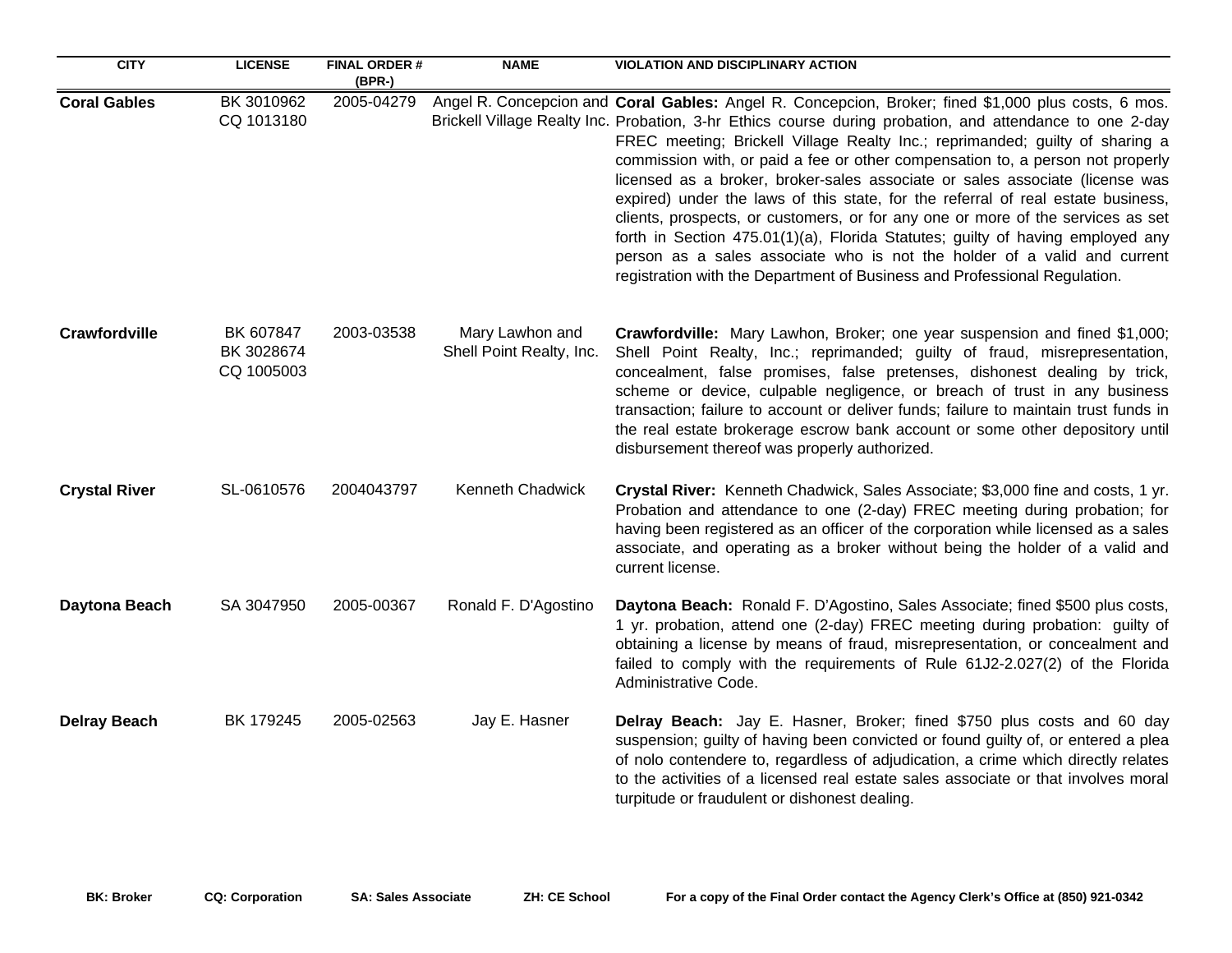| <b>CITY</b>           | <b>LICENSE</b>         | <b>FINAL ORDER#</b><br>$(BPR-)$ | <b>NAME</b>          | <b>VIOLATION AND DISCIPLINARY ACTION</b>                                                                                                                                                                                                                                                                                                                |
|-----------------------|------------------------|---------------------------------|----------------------|---------------------------------------------------------------------------------------------------------------------------------------------------------------------------------------------------------------------------------------------------------------------------------------------------------------------------------------------------------|
| <b>Deltona</b>        | SL-3032494             | 2005-05529                      | Robert F. Johnson    | Deltona: Robert F. Johnson, Sales Associate; \$500 fine plus costs, 6 mos.<br>Probation, and attendance to one (2-day) FREC meeting during probation;<br>obtained license by means of fraud, misrepresentation, or concealment and<br>failed to comply with the requirements of rule 61J2-2.027(2) of the Florida<br>Administrative Code.               |
| <b>Destin</b>         | SL-0703430             | 2003089731                      | Eugene H. Morgan     | <b>Destin:</b> Eugene H. Morgan, Sales Associate; Revoked; obtained a license by<br>means of fraud, misrepresentation, or concealment in violation of Section<br>475.25(1)(m), Florida Statutes; failed to comply with the requirements of Rule<br>61J2-2.027(2) Florida Administrative Code in violation of Section 475.25(1)(3),<br>Florida Statutes. |
| <b>Eustis</b>         | SA 3033945             | 2005-03579                      | Deborah Elliott      | Eustis: Deborah Elliott, Sales Associate; fined \$2,000 plus costs, 1 yr.<br>probation, and attendance to four 2-day FREC meetings; guilty of obtaining a<br>license by means of fraud, misrepresentation, or concealment and guilty of<br>failing to comply with the requirements of Rule 61J2-2.027(2).                                               |
| <b>Flagler Beach</b>  | BK-0401818             | 2003070569                      | Connie B. Boyle      | Flagler Beach: Connie B. Boyle, Broker; Voluntary Surrender of License.                                                                                                                                                                                                                                                                                 |
| <b>Ft. Lauderdale</b> | SL-3012145             | 200505683                       | Richard T. Browne    | Ft. Lauderdale: Richard T. Browne, Sales Associate; fined \$500 and costs, 6<br>mos. Probation, and attend (1) two-day FREC meeting during probation:<br>Violation of Section 475.25(1)(e), Florida Statutes.                                                                                                                                           |
| <b>Ft. Lauderdale</b> | SA 3015209             | 2005-01260                      | Suzanna Misevski     | Ft. Lauderdale: Suzanna Misevski, Sales Associate; fined \$1,000 plus costs, 3-<br>hr Business Ethics course, and attend two (2-day) FREC meetings; guilty of<br>obtaining a license by means of fraud, misrepresentation, or concealment.                                                                                                              |
| Ft. Lauderdale        | SL-0700954             | 2003084257                      | John Bourassa        | Ft. Lauderdate: John Bourassa, Sales Associate; fined \$500 plus costs and<br>attend 1 two-day FREC; failed to comply with the requirements of Rule 61J2-<br>2.027(2) of the Florida Administrative Code in violation of Section $475.25(1)(e)$ ,<br>Florida Statutes.                                                                                  |
| Ft. Myers             | SA 202385              | 2005-03583                      | Carl E. Flack        | Ft. Myers: Carl E. Flack, Sales Associate, fined \$100 plus costs, 1 yr.<br>suspension, 6 mos. probation, and 3-hr Business Ethics course; guilty of<br>culpable negligence, or breach of trust in any business transaction and failed to<br>comply with duties of the brokerage relationship.                                                          |
| Ft. Myers             | BK-482902              | 2005-05533                      | Janice Delaine Desch | Ft. Myers: Janice D. Desch, Broker; revoked: voluntarily surrender her license<br>for permanent revocation effective 4/5/05.                                                                                                                                                                                                                            |
| <b>BK: Broker</b>     | <b>CQ: Corporation</b> | <b>SA: Sales Associate</b>      | <b>ZH: CE School</b> | For a copy of the Final Order contact the Agency Clerk's Office at (850) 921-0342                                                                                                                                                                                                                                                                       |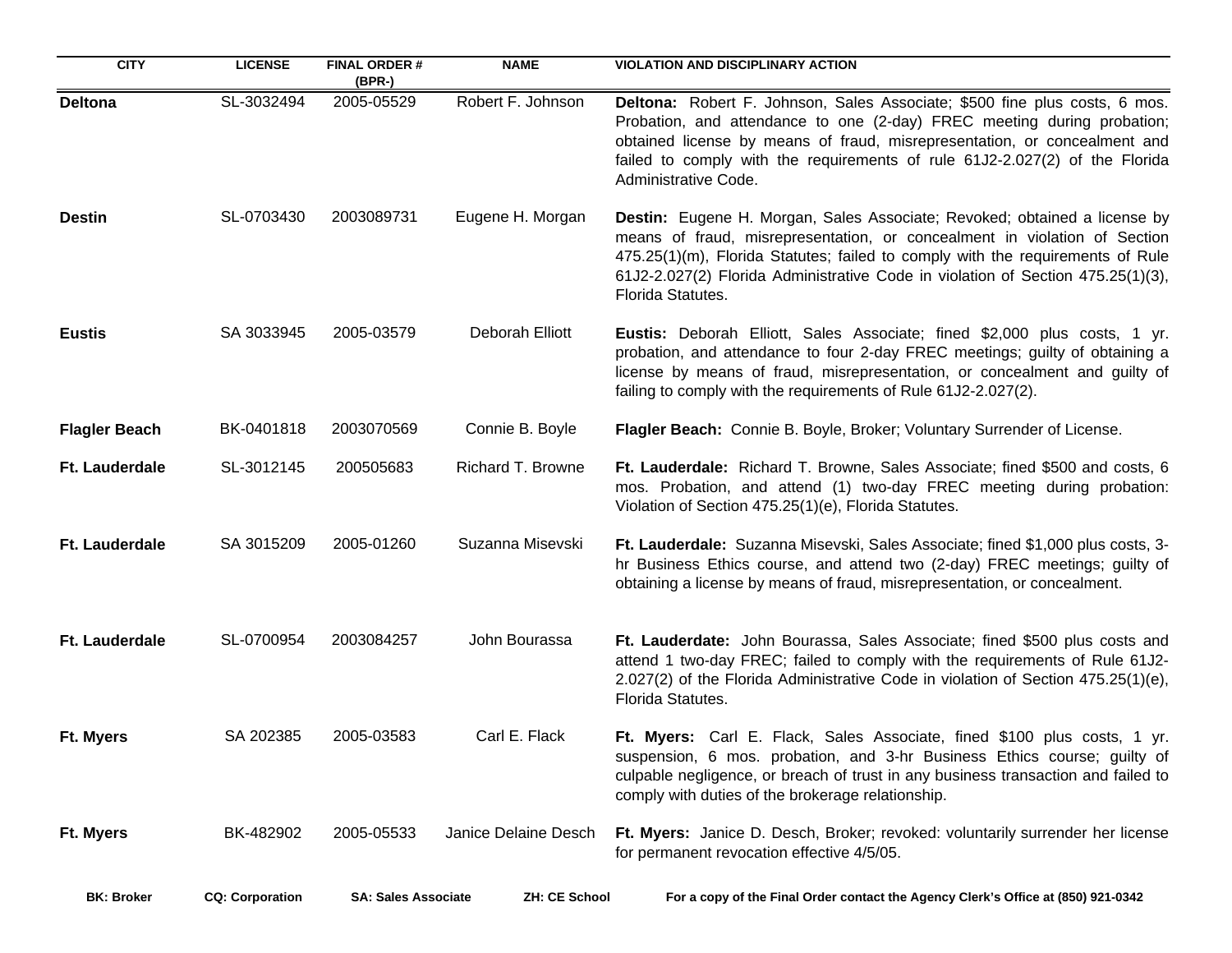| <b>CITY</b>       | <b>LICENSE</b>           | <b>FINAL ORDER#</b><br>(BPR-) | <b>NAME</b>          | <b>VIOLATION AND DISCIPLINARY ACTION</b>                                                                                                                                                                                                                                                                                                                                                                                                                                                                                                                            |
|-------------------|--------------------------|-------------------------------|----------------------|---------------------------------------------------------------------------------------------------------------------------------------------------------------------------------------------------------------------------------------------------------------------------------------------------------------------------------------------------------------------------------------------------------------------------------------------------------------------------------------------------------------------------------------------------------------------|
| Ft. Myers         | SA 3040010               | 2005-03674                    | Jonnie L. Feterle    | Ft. Myers: Jonnie Lee Feterle, Sales Associate; revoked effective 2/15/05:<br>voluntarily surrendered his license for permanent revocation.                                                                                                                                                                                                                                                                                                                                                                                                                         |
| Ft. Myers         | SL-3039695               | 2003090261                    | Michael Culpepper    | Ft. Myers: Michael Culpepper, Sales Associate; fined \$500 and costs, 6 mos.<br>Probation, attendance to one (2-day) FREC meeting during probation, and 5 yr.<br>suspension; guilty of obtaining a license by means of fraud, misrepresentation,<br>or concealment in violation of Section 475.25(1)(m), Florida Statutes and failing<br>to comply with the requirements of Rule 61J2-2.027(2) of the Florida<br>Administrative Code in violation of Section 475.25(1)(e), Florida Statutes.                                                                        |
| Ft. Myers         | BK-3001453,<br>BK0262143 | 200083856                     | Thomas Francis Jones | Ft. Myers: Thomas F. Jones, Broker; fined \$1,000 plus costs and 5 yr.<br>suspension; guilty of failing to account or deliver to any person, including a<br>licensee under this chapter, at the time which has been agreed upon or is<br>required by law in violation of Section 475.25(1)(d)(1), Florida Statutes.                                                                                                                                                                                                                                                 |
| <b>Ft. Pierce</b> | SA 704367                | 2005-03580                    | Donald J. Hodges     | Ft. Pierce: Donald J. Hodges, Sales Associate, fined \$1,000 plus costs and 1<br>yr. probation; obtained license by means of fraud, misrepresentation, or<br>concealment in violation of Section 475.25(1)(m), Florida Statutes; failed to<br>comply with the requirements of 61J2-2.027(2) of the Florida Administrative<br>Code in violation of Section 475.25(1)(e), Florida Statutes.                                                                                                                                                                           |
| <b>Ft. Pierce</b> | BK-0250546               | 2001532989                    | Stuart A. Wilson     | Ft. Pierce: Stuart A. Wilson, Broker; Revoked: Voluntarily Surrendered his<br>license for permanent revocation effective 10/3/05.                                                                                                                                                                                                                                                                                                                                                                                                                                   |
| Gainesville       | BK 0357216               | 2005-01259                    | David E. Martin      | Gainesville: David E. Martin, Broker, revoked effective 4/10/05; guilty of having<br>been convicted or found guilty of, or entered a plea of nolo contendere to,<br>regardless of adjudication, a crime which directly relates to the activities of a<br>licensed real estate sales associate or that involves moral turpitude or fraudulent<br>or dishonest dealing; guilty of not having informed the FREC in writing within<br>thirty days of having pled guilty or having been convicted of a felony; guilty of<br>being confined in a state or federal prison. |
| Gainesville       | SL-3014619               | 2002006294                    | Janet Suzanne Fronk  | Gainesville: Janet S. Fronk, Sales Associate; costs and reprimand: guilty of<br>operating as a sales associate without being the holder of a valid and current<br>license as a sales associate.                                                                                                                                                                                                                                                                                                                                                                     |
| <b>Hialeah</b>    | SA 3031632               | 2005-02562                    | Pedro Jaimot         | Hialeah: Pedro Jaimot, Sales Associate; voluntary surrender of license for<br>permanent revocation effective 02/15/05.                                                                                                                                                                                                                                                                                                                                                                                                                                              |
| <b>BK: Broker</b> | <b>CQ: Corporation</b>   | <b>SA: Sales Associate</b>    | <b>ZH: CE School</b> | For a copy of the Final Order contact the Agency Clerk's Office at (850) 921-0342                                                                                                                                                                                                                                                                                                                                                                                                                                                                                   |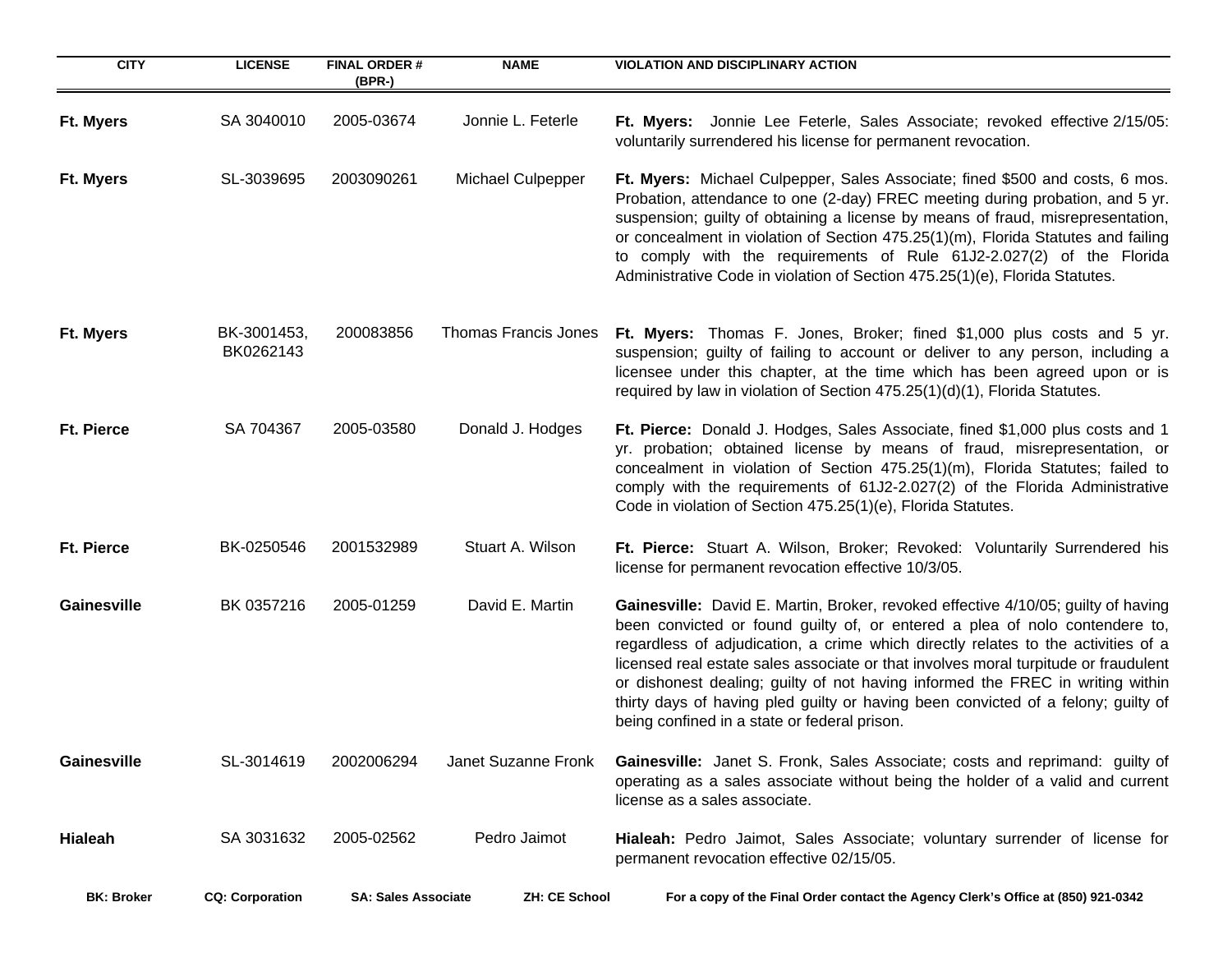| <b>CITY</b>         | <b>LICENSE</b>         | <b>FINAL ORDER#</b><br>$(BPR-)$ | <b>NAME</b>        | <b>VIOLATION AND DISCIPLINARY ACTION</b>                                                                                                                                                                                                                                                                                                                                                                                                                                                                                                                              |
|---------------------|------------------------|---------------------------------|--------------------|-----------------------------------------------------------------------------------------------------------------------------------------------------------------------------------------------------------------------------------------------------------------------------------------------------------------------------------------------------------------------------------------------------------------------------------------------------------------------------------------------------------------------------------------------------------------------|
| <b>Holiday</b>      | SL-0693780             | 2003089347                      | Odette M. Odierno  | Holiday: Odette M. Odierno, Sales Associate; \$500 fine and costs, 6 mos.<br>Probation and attendance to one (2-day) FREC meeting during probation; guilty<br>of obtaining a license by means of fraud, misrepresentation, or concealment and<br>guilty of failing to comply with Rule 61J2-2.027(2) Florida Code.                                                                                                                                                                                                                                                    |
| Hollywood           | SL-0652657             | 2002010272                      | Elio Tapanes       | Hollywood: Elio Tapanes, Sales Associate; fined \$1,000 plus costs and 2 yr.<br>suspension; guilty of having been convicted or found guilty of, or entered a plea<br>of nolo contendere to, regardless of adjudication, a crime which involves moral<br>turpitude or fraudulent or dishonest dealing in violation of Section 475.25(1)(f),<br>Florida Statutes and guilty of not having informed the FREC in writing within<br>thirty (30) days of having pled guilty or having been convicted of a felony in<br>violation of Section 475.25(1)(p), Florida Statutes. |
| Hollywood           | BK 518403 CQ<br>262825 | 2005-03578                      | Realty             | Lawrence Hershman and Hollywood: Lawrence Hershman, Broker; fined \$1,000 plus costs, 6 mos.<br>Hollywood Beach Resort probation, and 4-hr. escrow mgmt. course during probation; Hollywood Beach<br>Resort Realty; costs and reprimanded; failure to prepare the required written<br>monthly escrow statement reconciliation.                                                                                                                                                                                                                                        |
| <b>Hudson</b>       | SL-0693428             | 2002010930                      | Kirsta Lynn Matson | Hudson: Krista L. Matson, Sales Associate; Revoked, operating as a sales<br>associate without being the holder of a valid and current license.                                                                                                                                                                                                                                                                                                                                                                                                                        |
| <b>Indialantic</b>  | SA 3034150             | 2005-04281                      | Jeffrey P. Beck    | Indialantic: Jeffrey P. Beck, Sales Associate; \$528 in costs; failed to comply<br>with the requirements of Rule 61J2-2.027(2) of the Florida Administrative Code<br>in violation of Section 475.25(1)(e), Florida Statutes.                                                                                                                                                                                                                                                                                                                                          |
| Inverness:          | BK-0360581             | 2004047083                      | John B. Brudnock   | Inverness: John B. Brudnock, Broker; Revoked; guilty of being confined in a<br>state or federal prison; guilty of not having informed the FREC in writing within<br>30 days of having pled guilty or having been convicted of a felony, having been<br>convicted or found guilty of, or entered a plea of nolo contendere, regardless of<br>adjudication, a crime that involves moral turpitude or fraudulent or dishonest<br>dealing.                                                                                                                                |
| <b>Jacksonville</b> | RZ 0002332             | 2005-04293                      | Barry C. Westergom | Jacksonville: Barry C. Westergom, State-Certified Residential Real Estate<br>Appraiser (2332); fined \$2,000. plus costs; violated standard for the<br>development or communication or a real estate appraisal, specifically 1-1(b) and<br>(c), 1-4(i), (ii) and (iii), 1-5(a) and (b)(i), and the Ethics Rule, or other provisions<br>of the USPAP in violation of Section 475.624(14), Florida Statutes.                                                                                                                                                            |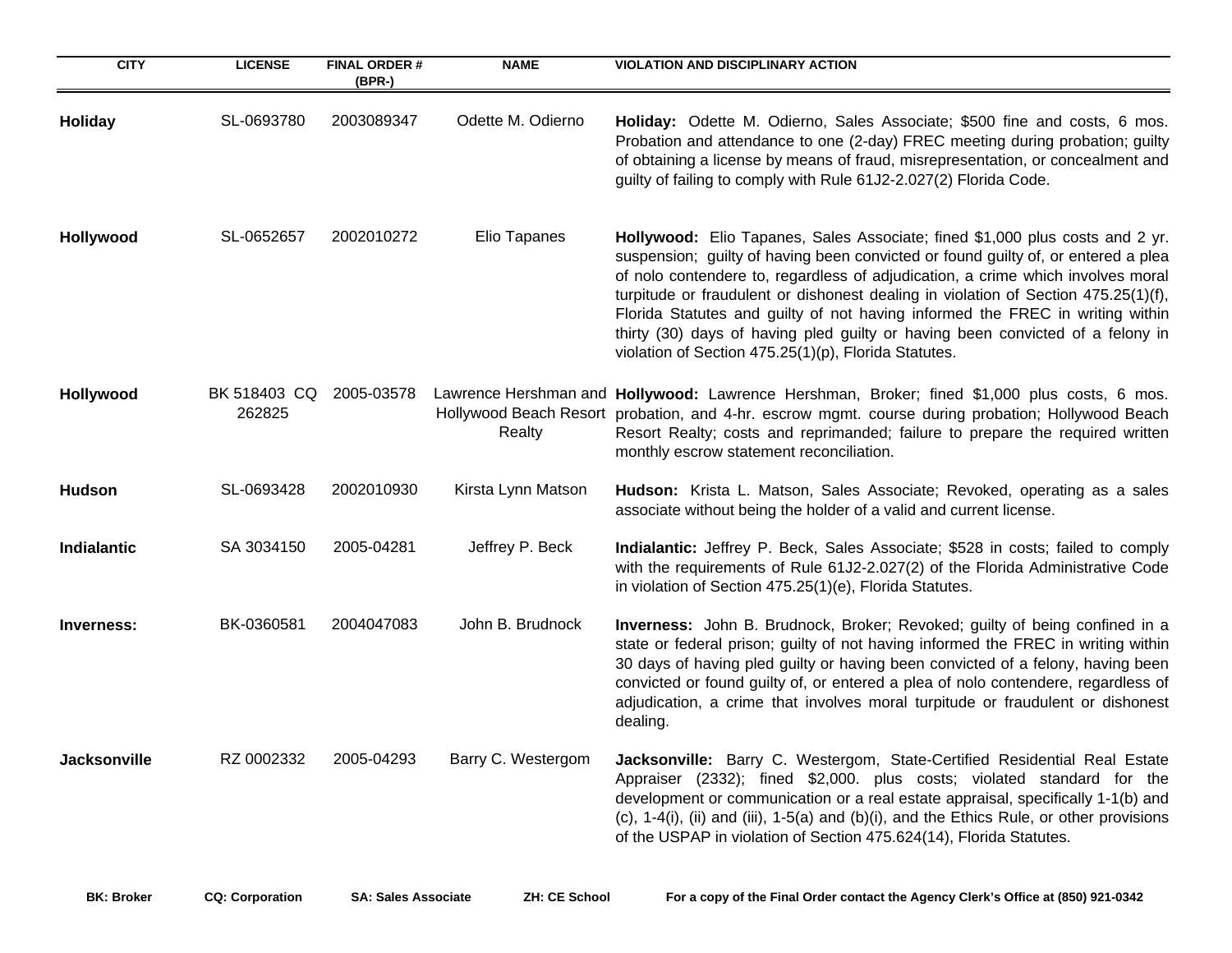| <b>CITY</b>         | <b>LICENSE</b> | <b>FINAL ORDER#</b><br>$(BPR-)$ | <b>NAME</b>         | <b>VIOLATION AND DISCIPLINARY ACTION</b>                                                                                                                                                                                                                                                                                                                                                                                                                                                                                                                                                                                                                                                                                                                                                                           |
|---------------------|----------------|---------------------------------|---------------------|--------------------------------------------------------------------------------------------------------------------------------------------------------------------------------------------------------------------------------------------------------------------------------------------------------------------------------------------------------------------------------------------------------------------------------------------------------------------------------------------------------------------------------------------------------------------------------------------------------------------------------------------------------------------------------------------------------------------------------------------------------------------------------------------------------------------|
| <b>Jacksonville</b> | RZ-0000050     | 6 2003095750 2                  | James C. Johnston   | Jacksonville: James C. Johnston, Certified General Appraiser, Revoked;<br>Voluntary Surrender of License.                                                                                                                                                                                                                                                                                                                                                                                                                                                                                                                                                                                                                                                                                                          |
| <b>Jacksonville</b> | RD-0002626     | 2004009724                      | Mark J. Kardon      | Jacksonville: Mark J. Kardon, Certified Residential Appraiser; fined \$3,500<br>plus costs, 1 yr probation, 20-hrs of education, and attendance to one FREAB<br>meeting; guilty of having failed to exercise reasonable diligence in developing an<br>appraisal report in violation of Section 475.624(15); violated a standard for the<br>development or communication of a real estate appraisal, specifically Ethics-<br>Record keeping; guilty of failing to retain, for at least 5 years, original or true<br>copies of any contracts engaging the appraiser's services, appraisal reports, and<br>supporting data assembled and formulated by the appraiser in preparing<br>appraisal reports in violation of Section 475.629, Florida Statutes in violation of<br>Section 475.624(40, Florida Statutes.     |
| <b>Jacksonville</b> | RI-0018186     | 2004009719                      | Susan M. Renstrom   | Jacksonville: Susan M. Renstrom, registered trainee appraiser; fined \$1,000<br>plus costs, 1 yr. probation, 10-hrs of education, and attendance to one FREAB<br>meeting; guilty of having failed to exercise reasonable diligence in developing an<br>appraisal report in violation of Section 475.624(15); violated a standard for the<br>development or communication of a real estate appraisal, specifically Ethics-<br>Record keeping; guilty of failing to retain, for at least five years, original or true<br>copies of any contracts engaging the appraiser's services, appraisal reports, and<br>supporting data assembled and formulated by the appraiser in preparing<br>appraisal reports in violation of Section 475.629, Florida Statutes in violation of<br>Section 475.624(4), Florida Statutes. |
| <b>Jacksonville</b> | BK 667102      | 2005-02566                      | Mark A. Chestnut    | Jacksonville: Mark A. Chestnut, Broker; fined \$1,000 plus costs, 1 yr.<br>probation, and 3-hr Ethics course; guilty of having advertised property or<br>services in a manner which is fraudulent, false, deceptive, or misleading.                                                                                                                                                                                                                                                                                                                                                                                                                                                                                                                                                                                |
| <b>Key West</b>     | SA 3032468     | 2005-01255                      | Matthew A. Hamilton | Key West: Matthew A. Hamilton, Sales Associate; fined \$500 plus costs, 6<br>mos. probation, 3-hr Business Ethics course, and attend one (2-day) FREC<br>meeting during probation; obtained a license by means of fraud,<br>misrepresentation, or concealment and failed to comply with the requirements of<br>Rule 61J2-2.027(2) of the Florida Administrative Code.                                                                                                                                                                                                                                                                                                                                                                                                                                              |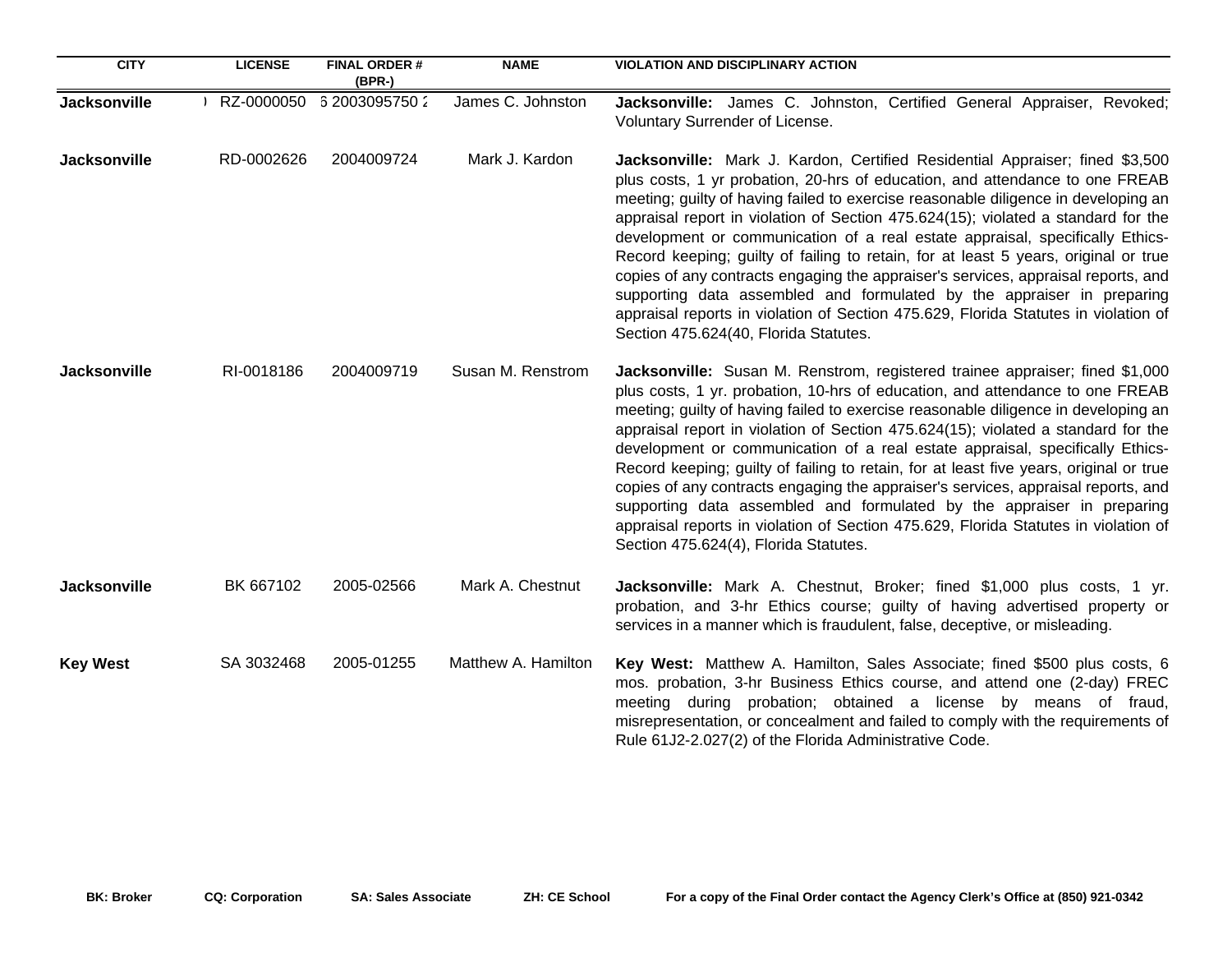| <b>CITY</b>          | <b>LICENSE</b> | <b>FINAL ORDER#</b><br>$(BPR-)$ | <b>NAME</b>               | <b>VIOLATION AND DISCIPLINARY ACTION</b>                                                                                                                                                                                                                                                                                                                                                                                                                                                                                                                                  |
|----------------------|----------------|---------------------------------|---------------------------|---------------------------------------------------------------------------------------------------------------------------------------------------------------------------------------------------------------------------------------------------------------------------------------------------------------------------------------------------------------------------------------------------------------------------------------------------------------------------------------------------------------------------------------------------------------------------|
| <b>Kissimmee</b>     | SA 629084      | 2005-01264                      | James B. Wilkes           | Kissimmee: James B. Wilkes, Sales Associate; revoked effective 04/13/05:<br>guilty of culpable negligence, or breach of trust in any business transaction, or<br>aiding, assisting or conspiring to engage in said conduct in violation of Section<br>475.25(1)(b), Florida Statutes, and failure to notify the Petitioner, in writing, of the<br>current mailing address and any change in the current mailing address within<br>then days after the change in violation of Rule 61J2-10.038, Florida<br>Administrative Code and Section 475.25(1)(e), Florida Statutes. |
| <b>Kissimmee</b>     | SA 601749      | 2005-01265                      | Janet A. Wilkes           | Kissimmee: Janet A. Wilkes, Sales Associate; revoked effective 04/13/05:<br>guilty of culpable negligence, or breach of trust in any business transaction, or<br>aiding, assisting or conspiring to engage in said conduct in violation of Section<br>475.25(1)(b), Florida Statutes, and failure to notify the Petitioner, in writing, of the<br>current mailing address and any change in the current mailing address within<br>then days after the change in violation of Rule 61J2-10.038, Florida<br>Administrative Code and Section 475.25(1)(e), Florida Statutes. |
| Largo                | SL-3013709     | 2005-05546                      |                           | Robert Von Brissenden Largo: Robert Von Brissenden, Sales Associate; fined \$500 and costs, 6 mos.<br>Probation, and attend (1) two-day FREC meeting during probation; violation of<br>Section 475.25(1)(e), Florida Statutes.                                                                                                                                                                                                                                                                                                                                            |
| Lauderhill           | SA 3011358     | 2005-03595                      | T. Anthony Ward           | Lauderhill: T. Anthony Ward, Sales Associate; fined \$1,000 plus costs, 6 mos.<br>Probation, and attend one two-day FREC meeting; obtained license by means of<br>fraud, misrepresentation, or concealment; failed to comply with the requirements<br>of Rule 61J2-2.027(2) of the Florida Administrative Code in violation of Section<br>475.25(1)(e),(m), Florida Statutes.                                                                                                                                                                                             |
| Lutz                 | SL-3044022     | 2003090240                      | <b>Mary Ellen Stimmel</b> | Lutz: Mary E. Stimmel, Sales Associate; fined \$1,000 and costs, 6 mo.<br>Probation, attendance to one (2-day) FREC meeting, and 3-hr Ethics course<br>during probation; obtained a license by means of fraud, misrepresentation, or<br>concealment in violation of Section 475.25(1)(m), Florida Statutes and failed to<br>comply with the Florida Administrative Code in violation of Section 475.25(1)(e),<br>Florida Statutes.                                                                                                                                        |
| <b>Madeira Beach</b> | sl-3031896     | 2005-05549                      | Benjamin Calhoon          | Madeira Beach: Benjamin Calhoon, Sales Associate; fined \$250 plus costs, 1<br>year probation, 3-hr Business Ethics course, and attend 1 FREC general<br>meeting during probation; failed to comply with requirements of Rule 61J2-<br>2.027(2) of the Florida Administrative Code.                                                                                                                                                                                                                                                                                       |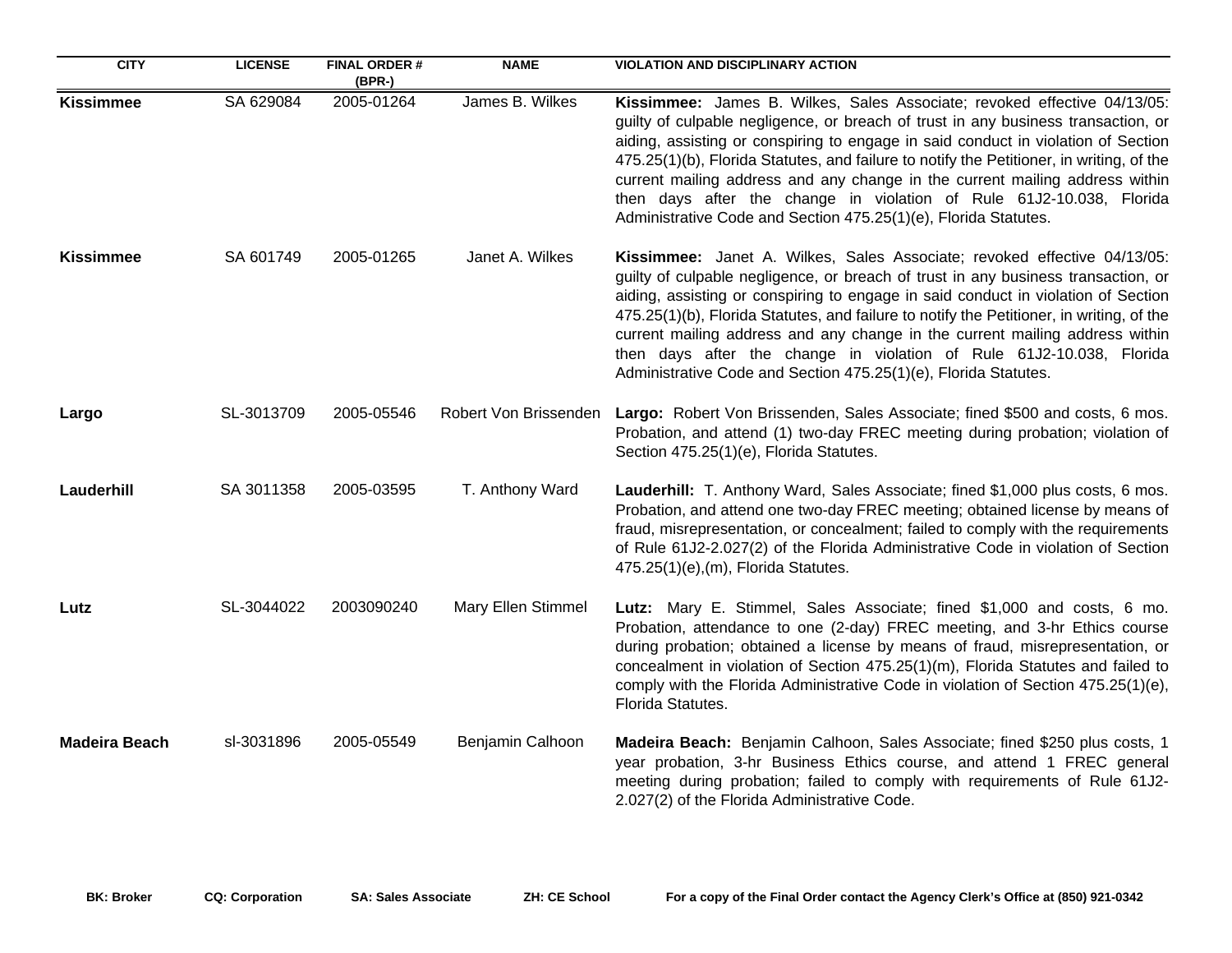| <b>CITY</b>      | <b>LICENSE</b>                                      | <b>FINAL ORDER#</b><br>(BPR-) | <b>NAME</b>              | <b>VIOLATION AND DISCIPLINARY ACTION</b>                                                                                                                                                                                                                                                                                                                                                                                                                                                                                                                                        |
|------------------|-----------------------------------------------------|-------------------------------|--------------------------|---------------------------------------------------------------------------------------------------------------------------------------------------------------------------------------------------------------------------------------------------------------------------------------------------------------------------------------------------------------------------------------------------------------------------------------------------------------------------------------------------------------------------------------------------------------------------------|
| <b>Madison</b>   | RI-0010600                                          | 2004029231                    | James W. Nielsen         | Madison: James W. Nielsen, registered trainee appraiser; fined \$1,000 plus<br>costs, 1 yr probation, 10-hrs of education, and attendance to one FREAB<br>meeting; guilty of having failed to exercise reasonable diligence in developing an<br>appraisal report in violation of Section 475.624(15); violated a standard for the<br>development or communication of a real estate appraisal, specifically the<br>Department Rule, Standards 1-1(b) and (c), 1-2(e), 2-1(a) and (b)(iii), or other<br>provision of USPAP in violation of section 475.624(14), Florida Statutes. |
| <b>Melbourne</b> | BK 0579436                                          | 2005-04274                    | Frank David Schrader     | Melbourne: Frank D. Schrader, Broker; fined \$1,000. plus costs; Respondent<br>employed an inactive sales associate.                                                                                                                                                                                                                                                                                                                                                                                                                                                            |
| <b>Melbourne</b> | BK 641265                                           | 2005-03596                    | Martha E. Young          | <b>Melbourne:</b> Martha E. Young, Broker; \$500 fine; failure to comply with the<br>continuing education requirements.                                                                                                                                                                                                                                                                                                                                                                                                                                                         |
| Miami            | SA 3033878                                          | 2005-01251                    | Alejandro Alameda        | Miami: Alejandro Alameda, Sales Associate; fined \$1,000 plus costs, 6 mos.<br>Probation, 3-hr Business Ethics course, and attend one (2-day) FREC meeting<br>during probation; guilty of obtaining a license by means of fraud,<br>misrepresentation, or concealment.                                                                                                                                                                                                                                                                                                          |
| Miami            | SA 190845                                           | 2005-02555                    | Calvin H. Sweeting       | Miami: Calvin H. Sweeting, Sales Associate; \$100 fine plus costs and attend 1<br>(2-day) FREC meeting; guilty of obtaining a license by means of fraud,<br>misrepresentation, or concealment; failed to comply with the requirements of<br>Rule 61J2-2.027(2) of the Florida Administrative Code in violation of Section<br>475.25(1)(e), Florida Statutes.                                                                                                                                                                                                                    |
| Miami            | BK-074143;<br>BK3041234;<br>BK3061807<br>CQ-1003624 | 2004050515<br>2004050517      | Beachfront Realty Inc.   | Edward P. Roberts and Miami: Edward P. Roberts, Broker; fined \$500 plus costs, 1 yr. Probation,<br>attendance to one (2-day) FREC meetings, and 4-hr Escrow Mgmt course during<br>probation. Beachfront Realty Inc., corporation; reprimanded; failed to provide<br>written notification to the Commission within fifteen business days of the last<br>party's demand and failure to institute one of the settlement procedures within<br>thirty business days after the last demand                                                                                           |
| Miami            | SA 3029755                                          | 2005-04263                    | Erica Debemardo          | Miami: Erica Debemardo, Sales Associate; 12 mos. Probation, 3-hr Ethics<br>course, and attendance to 2 FREC meetings during probation; obtained a<br>license by means of fraud, misrepresentation, or concealment.                                                                                                                                                                                                                                                                                                                                                              |
| <b>Miami</b>     | BK-579088 CQ<br>1020363                             | 2005-05543                    | <b>Ernest Mompremier</b> | Miami: Ernest Mompremier, Broker; Pro Realty & Associates, Inc.; Revoked:<br>voluntarily surrendered their licenses for permanent revocation effective 4/28/05.                                                                                                                                                                                                                                                                                                                                                                                                                 |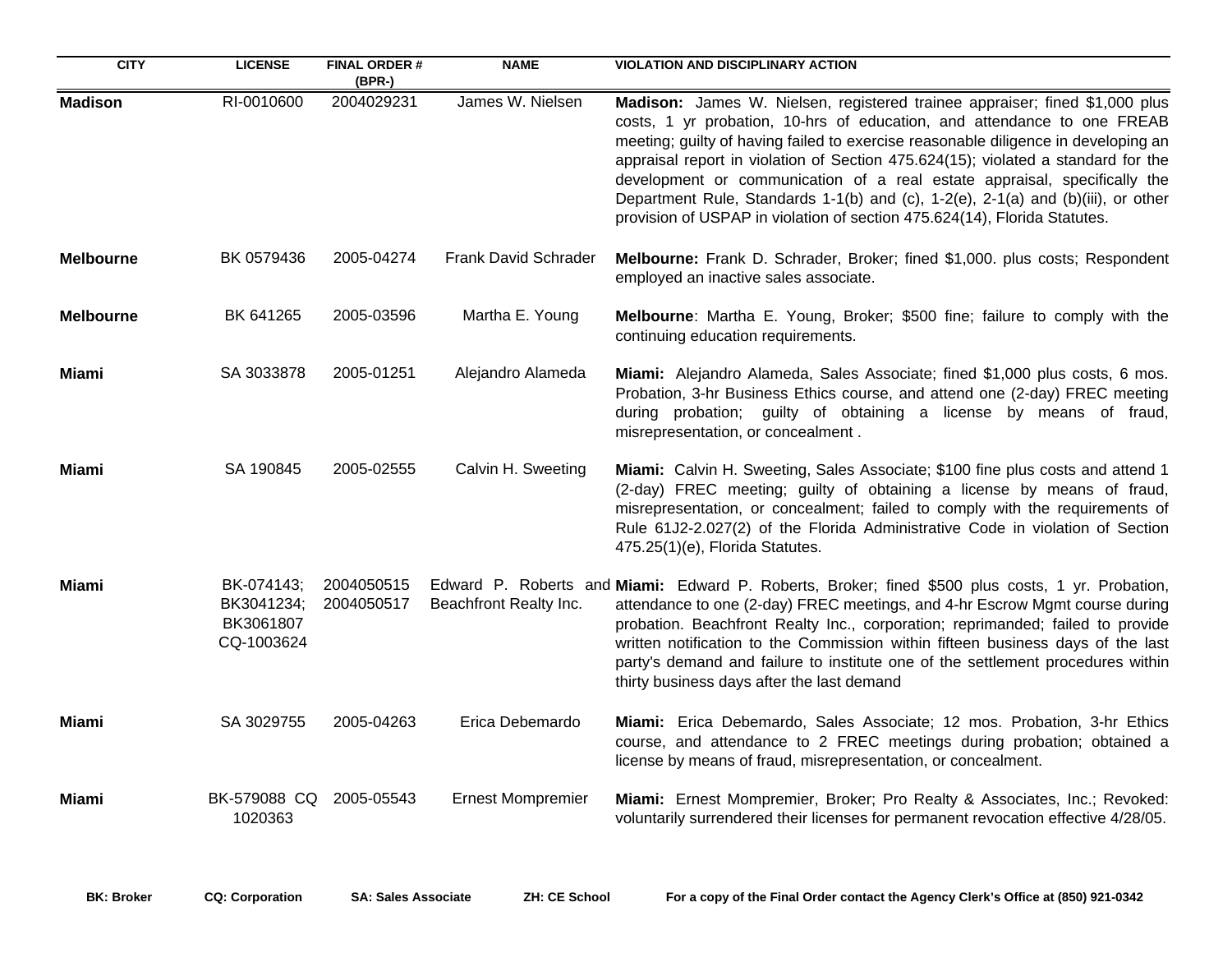| <b>CITY</b>  | <b>LICENSE</b> | <b>FINAL ORDER#</b><br>$(BPR-)$ | <b>NAME</b>             | <b>VIOLATION AND DISCIPLINARY ACTION</b>                                                                                                                                                                                                                                                                                                                                                                                                                                                                                                                                                                                                                                                                                                                                                                                                                                                                                                                                                                                                                                                                                                                                                            |
|--------------|----------------|---------------------------------|-------------------------|-----------------------------------------------------------------------------------------------------------------------------------------------------------------------------------------------------------------------------------------------------------------------------------------------------------------------------------------------------------------------------------------------------------------------------------------------------------------------------------------------------------------------------------------------------------------------------------------------------------------------------------------------------------------------------------------------------------------------------------------------------------------------------------------------------------------------------------------------------------------------------------------------------------------------------------------------------------------------------------------------------------------------------------------------------------------------------------------------------------------------------------------------------------------------------------------------------|
| <b>Miami</b> | SL-3043407     | 2003086919                      | John Zima               | Miami: John Zima, Sales Associate; fined \$500 and costs, 6 mo. Probation,<br>attendance to one (2-day) FREC meeting, and one 3-hr Ethics course during<br>probation; guilty of obtaining a license by means of fraud, misrepresentation, or<br>concealment on violation of Section 475.25(1)(m), Florida Statutes and failing to<br>comply with the requirements of Rule 61J2-2.027(2) of the Florida Administrative<br>Code in violation of Section 475.25(1)(e), Florida Statutes.                                                                                                                                                                                                                                                                                                                                                                                                                                                                                                                                                                                                                                                                                                               |
| Miami        | BK 589604      | 2005-01263                      | Peter A. Villafuerte    | Miami: Peter A. Villafuerte, Broker; revocation effective 04/11/05; guilty of<br>failure to preserve and make available to the Petitioner all books, records, and<br>supporting documents and failed to keep an accurate account of all trust fund<br>transactions in violation of Rule 61J2-14.012(1) of the Florida Administrative<br>Code and Section 475.25(1)(e) Florida Statutes; failure to maintain trust funds in<br>the real estate brokerage escrow bank account or some other proper depository<br>until disbursement thereof was properly authorized in violation of Section<br>475.25(1)(k), Florida Statutes; depositing or intermingling personal funds with<br>funds being held in escrow or trust or on condition in violation of Rule 61J2-<br>14.008(2) of the Florida Administrative Code and Section 475.25(1)(e), Florida<br>Statutes failed to notify Petitioner, in writing, of the current mailing address and<br>any change in the current mailing address, within 10 days after the change, in<br>violation of Rule 61J2-10.038 of the Florida Administrative Code and Section<br>475.25(1)(e), Florida Statutes; and failure to have a current registration with the F |
| Miami        | BK-0608388     | 2003089040                      | <b>Robert Jay Weiss</b> | Miami: Robert J. Weiss, Broker; fined \$500 and costs, 6 mos. Probation,<br>attendance to one (2-day) FREC meeting, and one 3-hr Ethics course during<br>probation: guilty of obtaining a license by means of fraud, misrepresentation, or<br>concealment in violation of Section 475.25(1)(m), Florida Statutes and failing to<br>comply wit the requirements of Rule 61J2-2.027(2) of the Florida Administrative<br>Code in violation of Section 475.25(1)(e), Florida Statutes.                                                                                                                                                                                                                                                                                                                                                                                                                                                                                                                                                                                                                                                                                                                  |
| Miami        | SA 3075367     | 2005-02564                      | Roland Del Callejo      | Miami: Roland Del Callejo, Sales Associate; revoked: voluntarily surrendered<br>his license for permanent revocation effective 2/15/05.                                                                                                                                                                                                                                                                                                                                                                                                                                                                                                                                                                                                                                                                                                                                                                                                                                                                                                                                                                                                                                                             |
| Miami        | CQ 1013043     | 2005-01428                      | Inc.                    | United Real Estate Group Miami: United Real Estate Group, Inc.; fined \$1,000 plus costs, reprimanded;<br>failed to prepare the required written monthly escrow statement reconciliation;<br>failure to maintain trust funds in the real estate brokerage escrow bank account<br>or some other proper depository until disbursement thereof was properly<br>authorized, culpable negligence, or breach of trust in any business transaction.                                                                                                                                                                                                                                                                                                                                                                                                                                                                                                                                                                                                                                                                                                                                                        |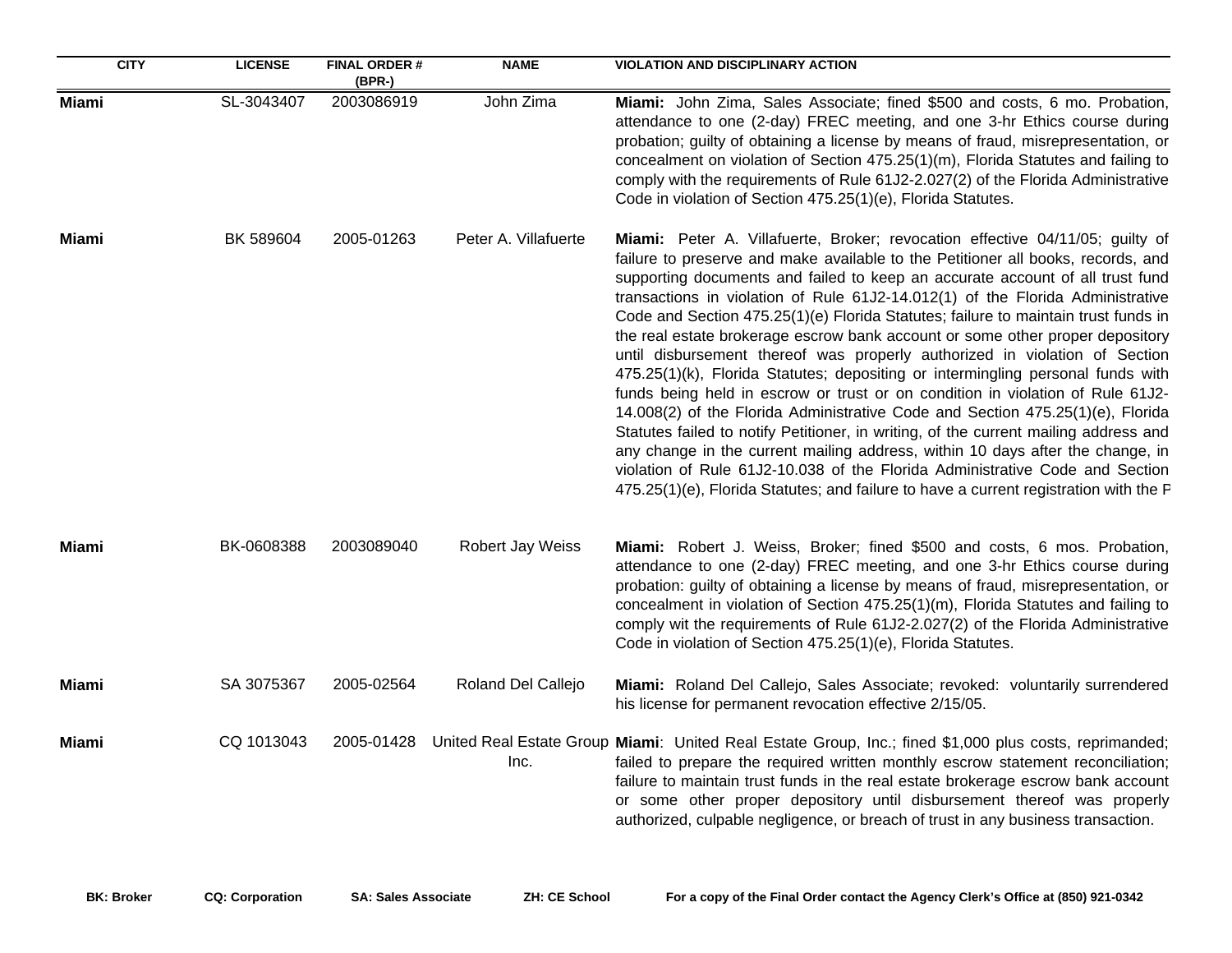| <b>CITY</b>        | <b>LICENSE</b> | <b>FINAL ORDER #</b><br>(BPR-) | <b>NAME</b>            | <b>VIOLATION AND DISCIPLINARY ACTION</b>                                                                                                                                                                                                                                                                                                                                              |
|--------------------|----------------|--------------------------------|------------------------|---------------------------------------------------------------------------------------------------------------------------------------------------------------------------------------------------------------------------------------------------------------------------------------------------------------------------------------------------------------------------------------|
| <b>Miami</b>       | SA 3042899     | 2005-04280                     | Craig R. Bernstein     | Miami: Craig R. Bernstein, Sales Associate; fined \$500. plus costs, 1 yr<br>probation, 3-hr business ethics course, and attend one FREC meeting; obtained<br>license by means of fraud, misrepresentation or concealment and failed to<br>comply with the requirements of Rule 61J2-2.027(2) of the Florida Administrative<br>Code.                                                  |
| Miami              | SA 0703505     | 2005-03589                     | <b>William Ortiz</b>   | Miami: William Ortiz, Sales Associate; fined \$1,000 plus costs, 6 mos.<br>Probation, 3-hr Ethics course, and attend (1) two-day FREC meeting during<br>probation; failed to comply with the requirements of Rule 61J2-2.027(2) of the<br>Florida Administrative Code in violation of Section 475.25(1)(e), Florida Statutes.                                                         |
| Middleburg         | SA 3028925     | 2005-03588                     | Lisa H. Standard       | Middleburg: Lisa H. Standard, Sales Associate; fined \$1,000 plus costs, 6<br>mos. probation, and attend 1 (full) FREC meeting; guilty of obtaining a license by<br>means of fraud, misrepresentation, or concealment; failed to comply with the<br>requirements of Rule 61J2-2.027(2) of the Florida Administrative Code in<br>violation of Section 475.25 (1)(e), Florida Statutes. |
| <b>Montverde</b>   | SL-699881      | 2005-05545                     | Thomas J. Stone        | Montverde: Thomas J. Stone, Sales Associate; fined \$500 plus costs, 1 yr<br>probation, and attend 1 two-day FREC meeting; failed to comply with the<br>requirements of Rule 61J2-2.027(2) of the Florida Administrative Code in<br>violation of Section 475.25(1)(e), Florida Statutes.                                                                                              |
| <b>Navarre</b>     | SL 704881      | 2005-04870                     | Tammy V. Bencivenga    | Navarre: Tammy V. Bencivenga, Sales Associate; fined \$500 plus costs, 6 mo.<br>Probation, 3-hr Ethics course, and attend one 2-day FREC meeting; obtained a<br>license by means of fraud, misrepresentation, or concealment, failed to comply<br>with the requirements of Rule 61J2-2.027(2) of the Florida Administrative Code.                                                     |
| <b>Nokomis</b>     | SA 3045718     | 2005-03573                     | Logan Chamberlain, III | Nokomis: Logan Chamberlain, III, Sales Associate; fined \$500 plus costs, 6<br>mos. probation, and attend (1) two-day FREC meeting during probation; guilty of<br>violating Rule 61J2-2.927(2) of the Florida Administrative Code.                                                                                                                                                    |
| <b>North Miami</b> | SL-3024570     | 2005-05532                     | Gregory D. Crosby      | North Miami: Gregory D. Crosby, Sales Associate; \$500 fine and costs, 6 mo.<br>Probation, and attendance to 1 (2-day) FREC meeting during probation;<br>obtained a license by means of misrepresentation or concealment.                                                                                                                                                             |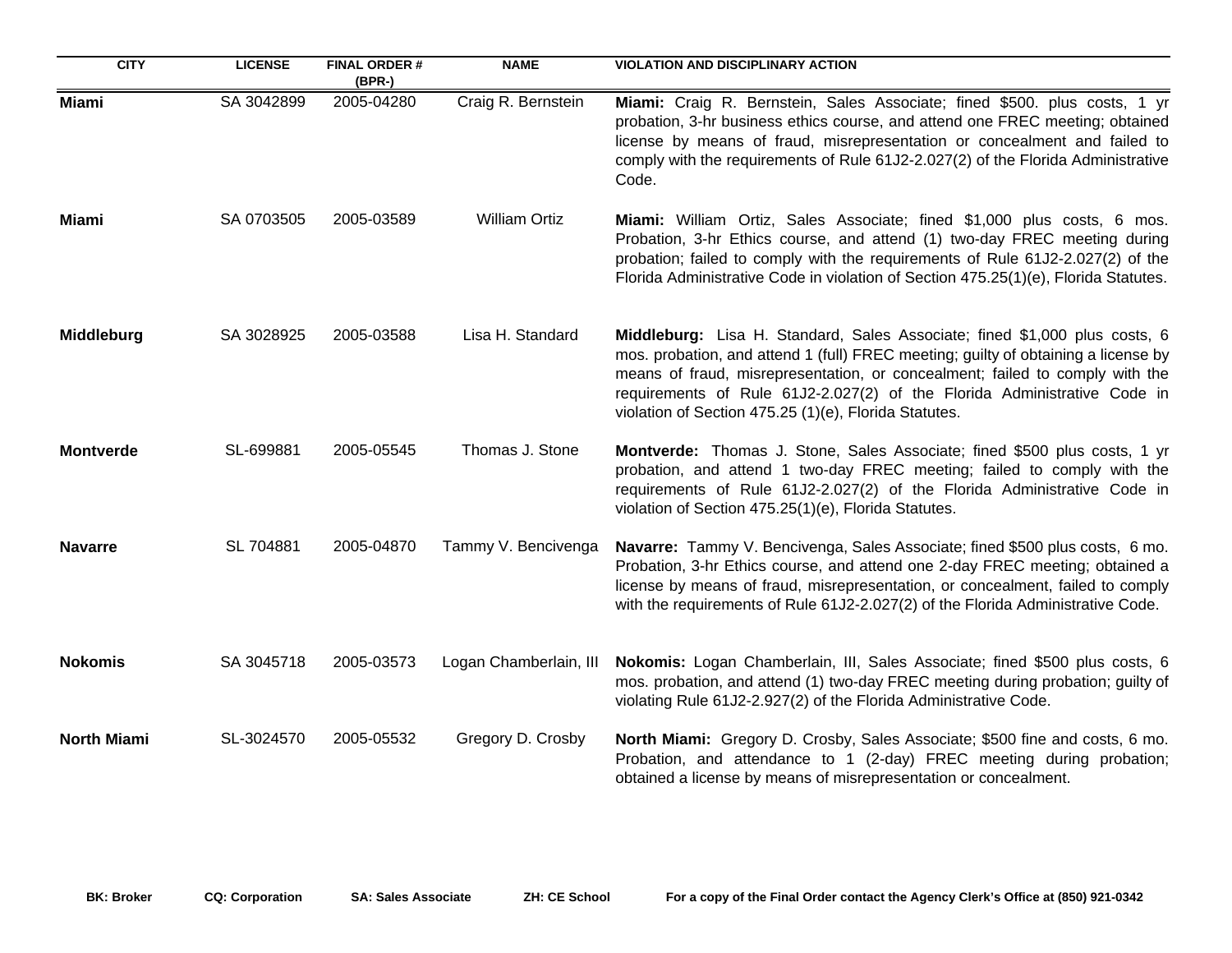| <b>CITY</b>             | <b>LICENSE</b> | <b>FINAL ORDER #</b><br>(BPR-) | <b>NAME</b>           | <b>VIOLATION AND DISCIPLINARY ACTION</b>                                                                                                                                                                                                                                                                                                                                     |
|-------------------------|----------------|--------------------------------|-----------------------|------------------------------------------------------------------------------------------------------------------------------------------------------------------------------------------------------------------------------------------------------------------------------------------------------------------------------------------------------------------------------|
| <b>North Palm Beach</b> | SA 3019934     | 2005-03574                     | Richard L. George     | North Palm Beach: Richard L. George, Sales Associate; fined \$500 plus costs,<br>1 yr probation, 3-hr Business Ethics course, and two (2-day) FREC meeting;<br>obtained license by means of fraud, misrepresentation, or concealment and<br>failed to comply with the requirements of Rule 61J2-2.027(2) of the Florida<br>Administrative Code.                              |
| Ocala                   | BK 502710      | 2005-03587                     | Maryanne E. Moore     | Ocala: Maryanne E. Moore, Broker; fined \$1,000 plus costs, 1 yr. suspension,<br>and attend (1) two-day FREC meeting; guilty of having entered a plea of nolo<br>contendere to a crime.                                                                                                                                                                                      |
| Orlando                 | BK-0655618     | 2002008418                     | Colin George          | Orlando: Colin George, Broker; fined \$1,000 plus costs and 5 yr. suspension;<br>guilty of failure to account or deliver funds in violation of Section $475.25(1)(d)(1)$<br>Florida Statutes.                                                                                                                                                                                |
| Orlando                 | SA 0684352     | 2005-03592                     | Kenton A. Stottlemyer | Orlando: Kenton A. Stottlemyer, Sales Associate; fined \$1,000 plus costs, 6<br>mos. probation, and attend one two-day FREC meeting; obtained license by<br>means of fraud, misrepresentation, or concealment; failed to comply with the<br>requirements of Rule 61J2-2.027(2) of the Florida Administrative Code in<br>violation of Section 475.25(1)(e), Florida Statutes. |
| Orlando                 | SA 3021377     | 2005-01250                     | Larry Atkins          | Orlando: Larry Atkins, Sales Associate; fined \$500 and costs, 6 mos.<br>probation, and attend one (2-day) FREC meeting during probation; failed to<br>comply with the requirements of Rule 61J2-2.027(2) of the Florida Administrative<br>Code in violation of Section 475.25(1)(e), Florida Statutes.                                                                      |
| Orlando                 | SL-3021516     | 2005-05535                     | Paul Frank Riccardi   | Orlando: Paul F. Riccardi, Sales Associate; \$500 fine and costs, 6 mo.<br>Probation, and attendance to 1 (2-day) FREC meeting during probation;<br>obtained a license by means of misrepresentation, or concealment.                                                                                                                                                        |
| Orlando                 | SL-0700103     | 2003090248                     | Robert H. Little      | Orlando: Robert H. Little, Sales Associate; fined \$500 plus costs, 6 mos.<br>Probation, and attend (1) two-day FREC meeting during probation; failed to<br>comply with the requirements of Rule 61J2-2.027(2) of the Florida Administrative<br>Code in violation of Section 475.25(1)(e), Florida Statutes                                                                  |
| Orlando                 | BK-3007582     | 2005-05528                     | Thomas J. Healy       | Orlando: Thomas J. Healy, Broker; Revoked: voluntary surrendered his license<br>for permanent revocation effective 10/03/05.                                                                                                                                                                                                                                                 |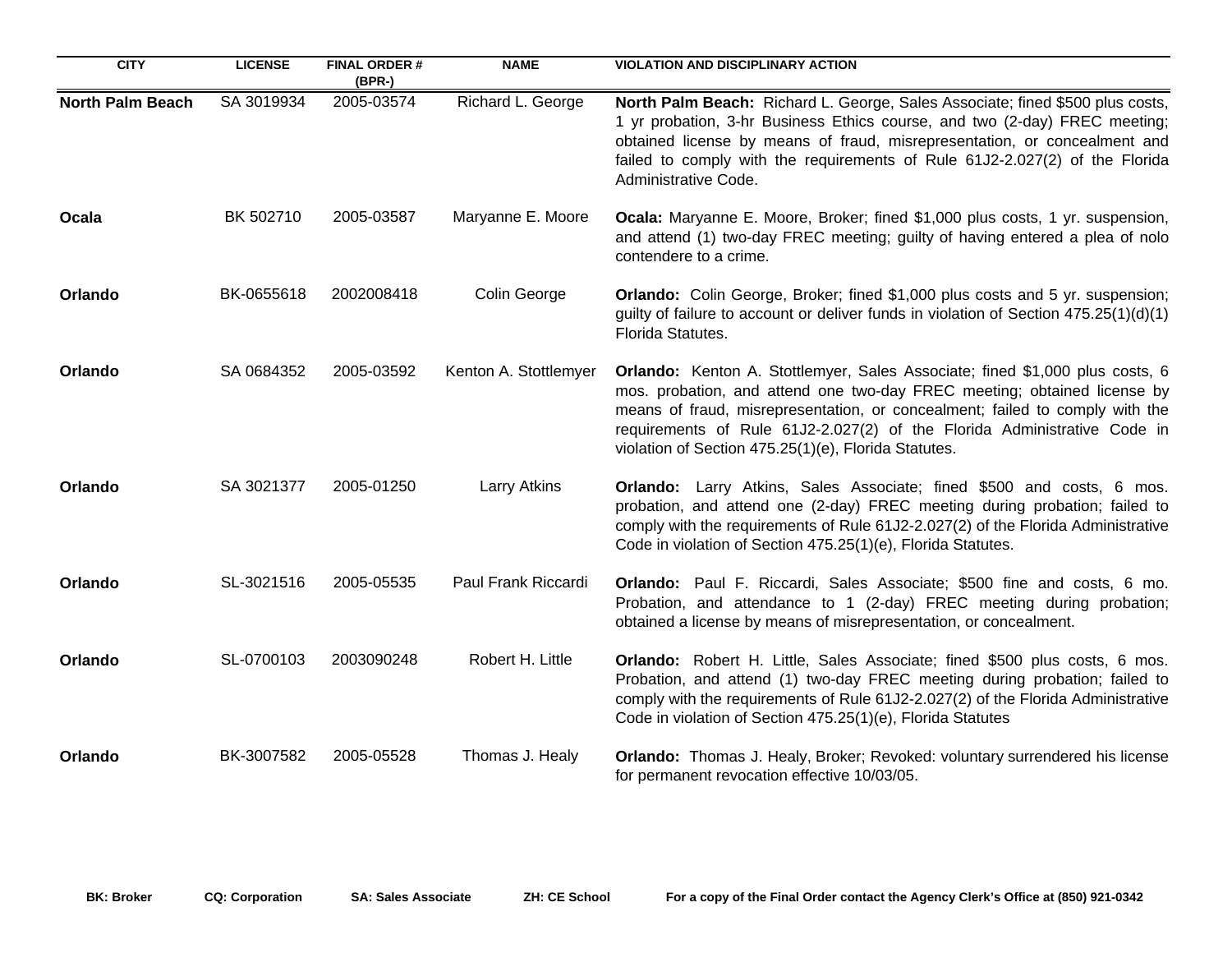| <b>CITY</b>       | <b>LICENSE</b> | <b>FINAL ORDER#</b><br>(BPR-) | <b>NAME</b>               | <b>VIOLATION AND DISCIPLINARY ACTION</b>                                                                                                                                                                                                                                                                                                                                                                                                                                                                                                                                                                                                                                                                                                       |
|-------------------|----------------|-------------------------------|---------------------------|------------------------------------------------------------------------------------------------------------------------------------------------------------------------------------------------------------------------------------------------------------------------------------------------------------------------------------------------------------------------------------------------------------------------------------------------------------------------------------------------------------------------------------------------------------------------------------------------------------------------------------------------------------------------------------------------------------------------------------------------|
| Orlando           | SA 3032766     | 2005-02567                    | Jason Feinberg            | Orlando: Jason Feinberg, Sales Associate; \$1,000 fine plus costs, attend one (2<br>day) FREC meeting, and 1 yr. probation; guilty of having been convicted or found<br>guilty of, or entered a plea of nolo contendere to, regardless of adjudication, a<br>crime that involves moral turpitude or fraudulent or dishonest dealing in violation<br>of Section 475.25(1)(f), Florida Statutes; guilty of not having informed the FREC<br>in writing within thirty (30) days of having pled guilty or having been convicted of<br>a felony in violation of Section 475.25(1)(p), Florida Statutes.                                                                                                                                              |
| Orlando           | SA 3026413     | 2005-01261                    | <b>Prem Paul Murrhee</b>  | Orlando: Prem P. Murrhee, Sales Associate; fined \$250 plus costs, 6 mos.<br>probation, 3-hr Ethics course, and attend one (2-day) FREC meeting during<br>probation; failed to comply with the requirements of Rule 61J2-2.027(2) of the<br>Florida Administrative Code.                                                                                                                                                                                                                                                                                                                                                                                                                                                                       |
| <b>Osprey</b>     | SL-3028332     | 2003089644                    |                           | Douglas E. Laudenslager Osprey: Douglas E. Laudenslager, Sales Associate; \$500 fine and costs, 6 mo.<br>Probation, 3-hr Ethics course, and attendance to one (2-day) FREC meeting<br>during probation; failed to comply with the requirements of Rule 61J2-2.027(2)<br>of the Florida Administrative Code.                                                                                                                                                                                                                                                                                                                                                                                                                                    |
| <b>Palm City</b>  | BK-0116114     | 200505681                     | <b>Frances Yanick</b>     | Palm City: Frances Yanick, Broker; fined \$1,500 and costs, 1 yr suspension, 30<br>hr Broker Mgmt course, and attend one FREC meeting: guilty of fraud,<br>misrepresentation, concealment, false promises, false pretenses, dishonest<br>dealing by trick, scheme or device, culpable negligence, or breach of trust in any<br>business transaction; guilty of making misleading, deceptive, or fraudulent<br>representation in or related to the practice of the licensee's profession; guilty of<br>making deceptive, untrue, or fraudulent representations in or related to the<br>practice of a profession or employing a trick or scheme in or related to the<br>practice of a profession; guilty of failure to account or deliver funds. |
| <b>Palm City</b>  | SL-567782      | 2005-05540                    | Ronald J. Yanick          | Palm City: Ronald J. Yanick, Sales Associate; revoked: voluntarily surrender<br>his license for permanent revocation effective 10/3/05.                                                                                                                                                                                                                                                                                                                                                                                                                                                                                                                                                                                                        |
| <b>Palm Coast</b> | SA 612246      | 2005-03591                    | Clarence W. Parsons       | Palm Coast: Clarence W. Parsons, Sales Associate; fined \$500 plus costs, 6<br>mos. probation, and attendance to one 2-day FREC meeting; failed to comply<br>with the continuing education requirements of Rule 61J2-3.009.                                                                                                                                                                                                                                                                                                                                                                                                                                                                                                                    |
| <b>Palmetto</b>   | CQ 1016486     | 2005-00362                    | <b>Rare Design Realty</b> | Palmetto: Rare Design Realty; reprimanded: guilty of misrepresentation in any<br>business transaction.                                                                                                                                                                                                                                                                                                                                                                                                                                                                                                                                                                                                                                         |

**BK: Broker CQ: Corporation SA: Sales Associate ZH: CE School For a copy of the Final Order contact the Agency Clerk's Office at (850) 921-0342**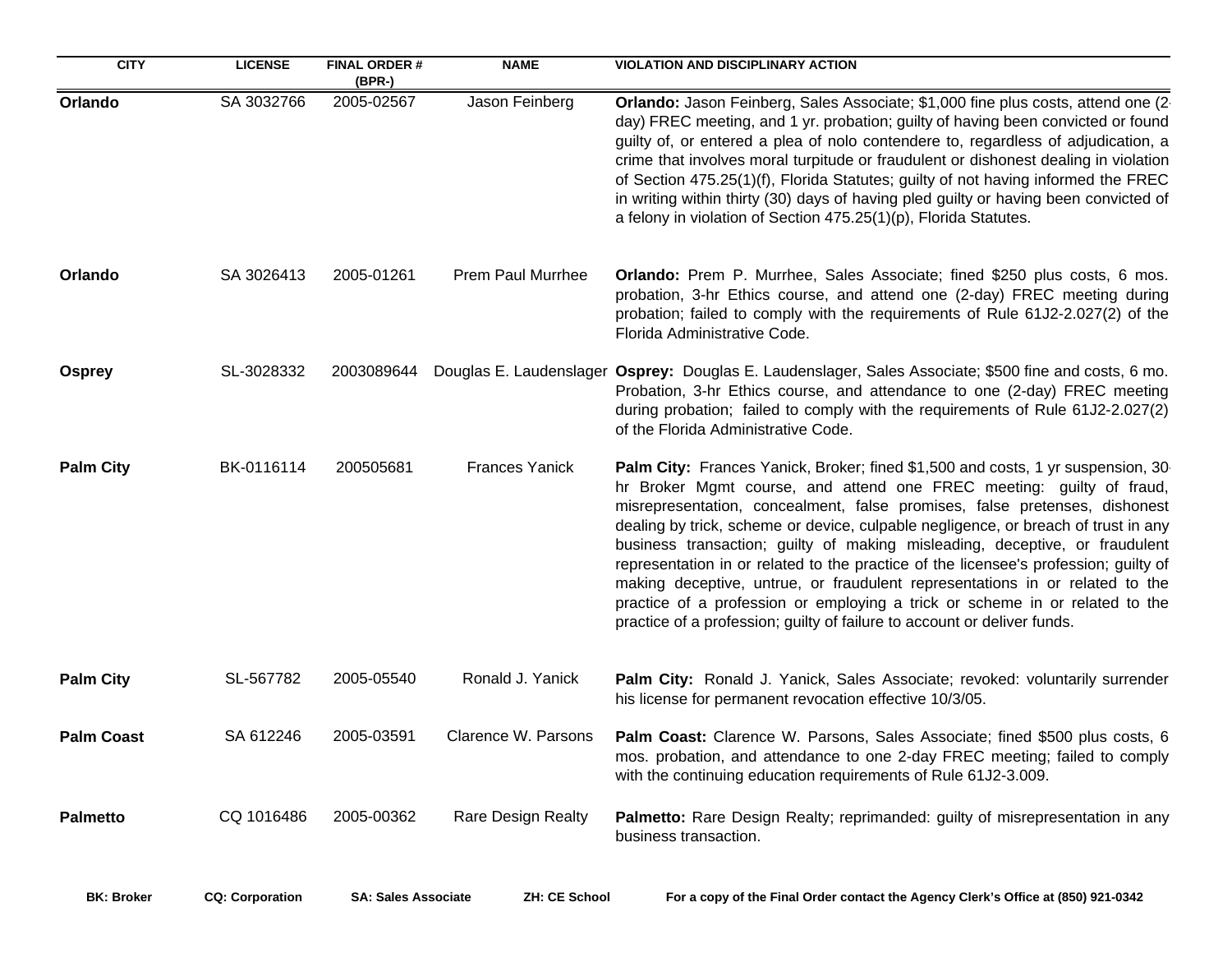| <b>CITY</b>           | <b>LICENSE</b> | <b>FINAL ORDER #</b><br>$(BPR-)$ | <b>NAME</b>          | <b>VIOLATION AND DISCIPLINARY ACTION</b>                                                                                                                                                                                                                                                                                                                                                                                          |
|-----------------------|----------------|----------------------------------|----------------------|-----------------------------------------------------------------------------------------------------------------------------------------------------------------------------------------------------------------------------------------------------------------------------------------------------------------------------------------------------------------------------------------------------------------------------------|
| <b>Panama City</b>    | BK 463918      | 2005-03590                       | Robert D. Sterrett   | Panama City: Robert D. Sterrett, Broker; fined \$100 plus costs, 6 mos.<br>Probation, and 4-hr Broker Mgmt course; failed to properly prepare the required<br>written monthly escrow statement reconciliations.                                                                                                                                                                                                                   |
| <b>Pembroke Pines</b> | SA 3032765     | 2005-03581                       | Sylvia Elliott       | Pembroke Pines: Sylvia Elliott, Sales Associate; fined \$1,000 plus costs, 6<br>mos. probation, and attend 1 two-day FREC meeting; obtained license by means<br>of fraud, misrepresentation, or concealment; failed to comply with the<br>requirements of Rule 61J2-2.027(2) of the Florida Administrative Code in<br>violation of Section 475.25(1)(e), Florida Statutes.                                                        |
| <b>Pompano Beach</b>  | SL-0510475     | 2003070644                       | Deborah L. Wells     | Pompano Beach: Deborah L. Wells, Sales Associate; fined \$1,000 plus costs,<br>and 3 yr. suspension; guilty of having been convicted or found guilty of, or<br>entered a plea of nolo contendere to, regardless of adjudication, a crime which<br>involves moral turpitude or fraudulent or dishonest dealing in violation of Section<br>475.25(1)(f), Florida Statutes.                                                          |
| <b>Pompano Beach</b>  | SL-3057627     | 2003085309                       | Scott R. English     | Pompano Beach: Scott R. English, Sales Associate; \$1,000 fine plus, 6 mos.<br>Probation, 3 hr Ethics course, and attend two (2) FREC meetings (legal agenda<br>only); failed to comply with rule 61J2-2.027(2) of the Florida Administrative code.                                                                                                                                                                               |
| <b>Pompano Beach</b>  | BK 0458470     | 2005-02556                       | Donald R. Richardson | Pompano Beach: Donald R. Richardson, Broker; fined \$660 and costs, 1 yr.<br>probation, 30 day suspension, and attend one (2-day) FREC meeting during<br>probation; guilty of having been convicted or found guilty of, or entered a plea of<br>nolo contendere to, regardless of adjudication, a crime involves moral turpitude<br>or fraudulent or dishonest dealing in violation of Section 475.25(1)(f), Florida<br>Statutes. |
| <b>Pompano Beach</b>  | SA 701400      | 2005-03576                       | James J. Heidisch    | Pompano Beach: James J. Heidisch, Sales Associate; fined \$1,000 plus costs,<br>6 mo. probation, and attend one 2-day FREC meeting; guilty of obtaining a<br>license by means of fraud, misrepresentation, or concealment and guilty of<br>failing to comply with the requirements of Rule 61J2-2.027(2).                                                                                                                         |
| <b>Ponte Vedra</b>    | SA 3037207     | 2005-02560                       | Michael L. Lucent    | Ponte Vedra: Michael L. Lucent, Sales Associate; fined \$250 and costs, 6<br>mos. probation, and attend one (2-day) FREC meeting during probation; guilty of<br>obtaining a license by means of fraud, misrepresentation, or concealment and<br>failed to comply with the requirements of Rule 61J2-2.027(2) of the Florida<br>Administrative Code.                                                                               |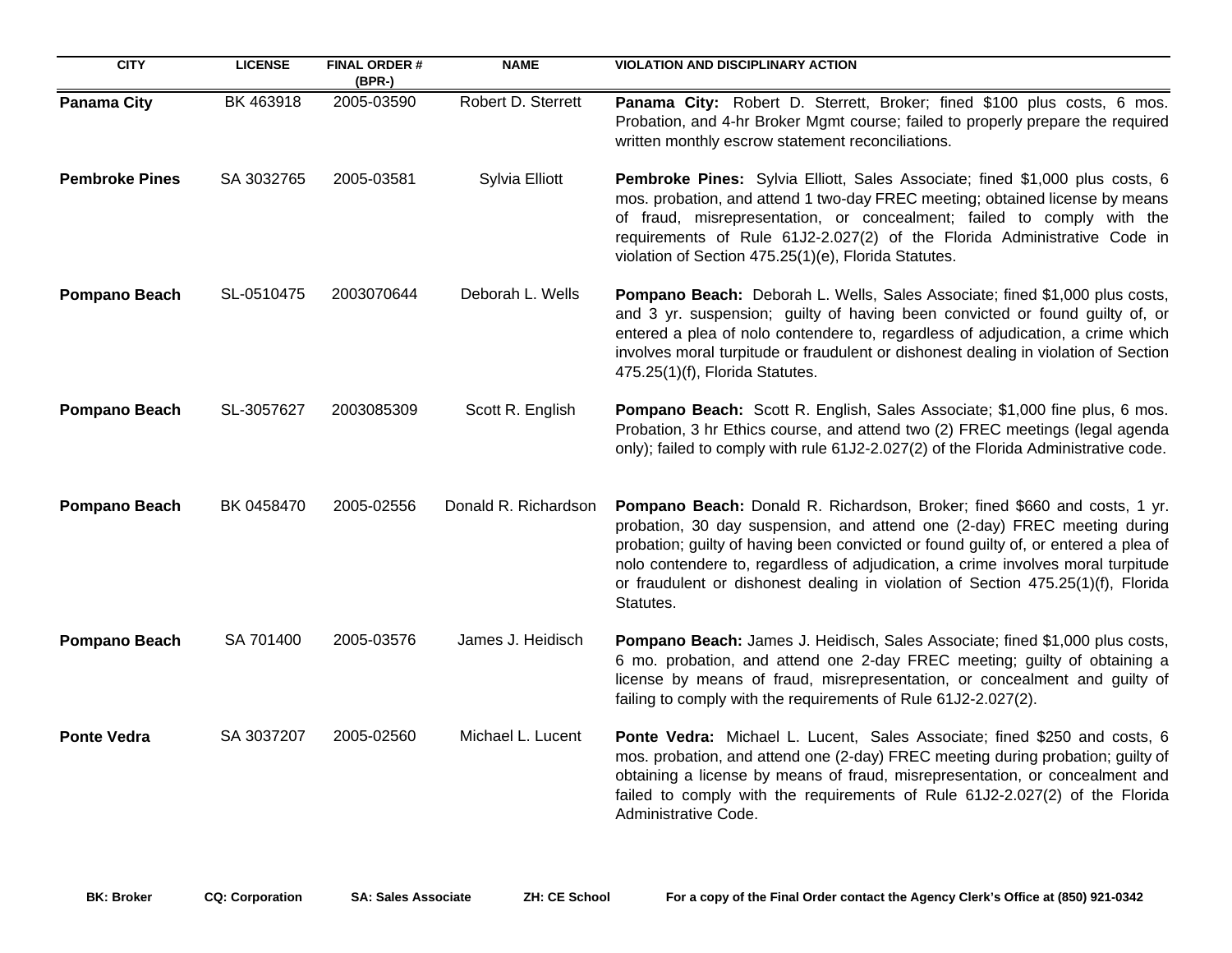| <b>CITY</b>        | <b>LICENSE</b> | <b>FINAL ORDER#</b><br>(BPR-) | <b>NAME</b>          | <b>VIOLATION AND DISCIPLINARY ACTION</b>                                                                                                                                                                                                                                                                                                                                                                                                                                     |
|--------------------|----------------|-------------------------------|----------------------|------------------------------------------------------------------------------------------------------------------------------------------------------------------------------------------------------------------------------------------------------------------------------------------------------------------------------------------------------------------------------------------------------------------------------------------------------------------------------|
| <b>Port Orange</b> | SA 0708927     | 2005-03586                    | Rainey R. Soriero    | Port Orange: Rainey R. Soriero, Sales Associate, fined \$1,000 plus costs, 1 yr.<br>probation, and attend 2 two-day FREC meetings; obtained license by means of<br>fraud, misrepresentation, or concealment; failed to comply with the requirements<br>of Rule 61J2-2.027(2) of the Florida Administrative Code in violation of Section<br>475.25(1)(e), Florida Statutes.                                                                                                   |
| <b>Port Richey</b> | BK-0034830     | 2004037094                    | Joan Mary Gustafson  | Port Ritchey: Joan Mary Gustafson, Broker; fined \$500 plus costs, 6 mos.<br>Probation, 3-hr Ethics course, and attendance to one (2-day) FREC meeting<br>during probation; guilty of misrepresentation in any business transaction.                                                                                                                                                                                                                                         |
| Port St. Lucie     | SA 3025292     | 2005-02554                    | Charles B. Whitfield | Port St. Lucie: Charles B. Whitfield, Sales Associate; fined \$500 plus costs, 6<br>mos. Probation, 3-hr Ethics course, and attend one (2-day) FREC meeting; guilty<br>of obtaining a license by means of fraud, misrepresentation, or concealment.                                                                                                                                                                                                                          |
| <b>Sanford</b>     | SL-3030538     | 2003089239                    | Andrew L. Smith      | Sanford: Andrew L. Smith, Sales Associate; fined \$1,000 plus costs, 6 mos.<br>Probation, and attendance to one (2-day) FREC meeting; obtained a license by<br>means of fraud, misrepresentation, or concealment and failed to comply with the<br>requirements of Rule 61J2-2.027(2) of the Florida Administrative Code in<br>violation of Section 475.25(1)(e), Florida Statutes.                                                                                           |
| Sarasota           | SA 3015035     | 2005-02561                    | Ben-Tov Mizrahi      | Sarasota: Ben-Tov Mizrahi, Sales Associate; fined \$250 plus costs and 30 day<br>suspension; guilty of having been convicted a crime involving dishonest dealing.                                                                                                                                                                                                                                                                                                            |
| Sarasota           | SL-0694376     | 2003089804                    | David C. Painting    | Sarasota: David C. Painting, Sales Associate; fined \$1,000 and costs, 6 mos.<br>Probation, and attendance to two (2-day) FREC meetings during probation; guilty<br>of obtaining a license by means of fraud, misrepresentation, or concealment in<br>violation of Section 475.25(1)(m), Florida Statutes and failing to comply with the<br>requirements of Rule 61J2-2.027(2) of the Florida Administrative Code in<br>violation of Section 475.25(1)(e), Florida Statutes. |
| <b>Sarasota</b>    | SL-0667334     | 2001532480                    | Jason A. Silverstein | Sarasota: Jason A. Silverstein, Sales Associate; fined \$250 plus costs, 6 mo.<br>Probation, 3-hr Ethics course, and attendance to one full FREC meeting during<br>probation; guilty of having operated as a sales associate without being the holder<br>of a valid and current license as a sales associate                                                                                                                                                                 |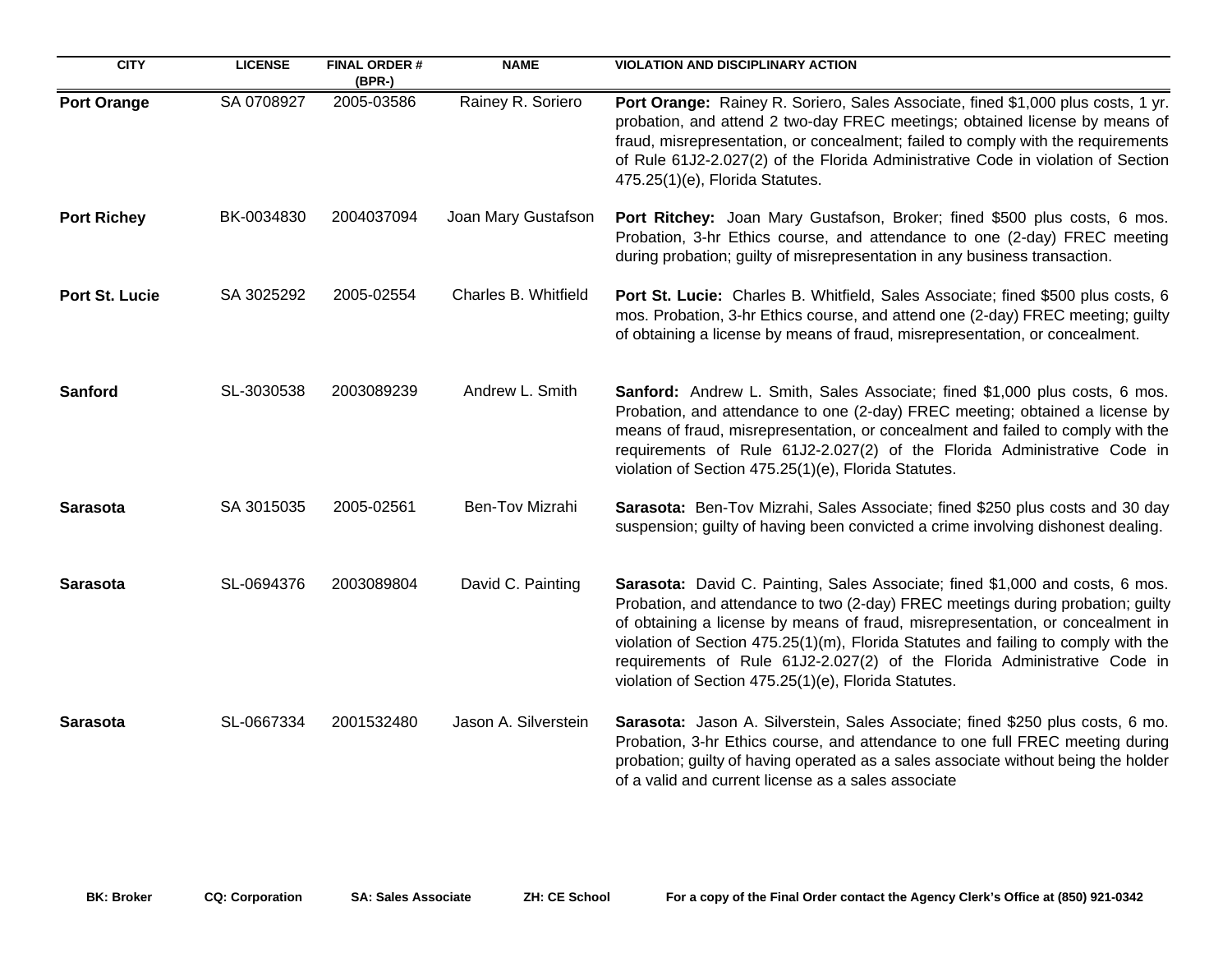| <b>CITY</b>       | <b>LICENSE</b> | <b>FINAL ORDER#</b><br>(BPR-) | <b>NAME</b>         | <b>VIOLATION AND DISCIPLINARY ACTION</b>                                                                                                                                                                                                                                                                                                                                                                                                                                                                                                                                                                                                  |
|-------------------|----------------|-------------------------------|---------------------|-------------------------------------------------------------------------------------------------------------------------------------------------------------------------------------------------------------------------------------------------------------------------------------------------------------------------------------------------------------------------------------------------------------------------------------------------------------------------------------------------------------------------------------------------------------------------------------------------------------------------------------------|
| Sarasota          | SL-3022843     | 2003076656                    | Patrick T. Zvonick  | Sarasota: Patrict T. Zvonick, Sales Associate; Revoked; guilty of obtaining a<br>license by means of fraud, misrepresentation, or concealment and guilty for<br>failing to comply with the requirements of Rule 61j2-2.027(2) Florida<br>Administrative Code.                                                                                                                                                                                                                                                                                                                                                                             |
| <b>Sarasota</b>   | SL-0656763     | 2004009329                    | Wissam T. Hammoud   | Sarasota: Wissam T. Hammoud, Sales Associate; revoked effective 9/18/05;<br>guilty of having been convicted or found guilty of, or entered a plea of nolo<br>contendere to, regardless of adjudication, a crime which directly relates to the<br>activities of a licensed real estate sales associate or that involves moral turpitude<br>or fraudulent or dishonest dealing in violation of Section 475.25(1)(f), Florida<br>Statutes; guilty of not having informed the FREC in writing within thirty (30) days<br>of having pled guilty or having been convicted of a felony in violation of Section<br>475.25(1)(p) Florida Statutes. |
| <b>Seminole</b>   | SA 3036692     | 2005-03584                    | Nicholas C. Knecht  | Seminole: Nicholas C. Knecht, Sales Associate, Voluntary Surrender of<br>effective 2/15/05; obtained<br>license by means of fraud,<br>License<br>misrepresentation, or concealment; failed to comply with the requirements of<br>Rule 61J2-2.027(2) of the Florida Administrative Code in violation of Section<br>475.25(1)(e), Florida Statutes.                                                                                                                                                                                                                                                                                         |
| St. George Island | SL-3034148     | 2003087862                    | John Donalson Fain  | St. George Island: John D. Fain, Sales Associate; fined \$1,000 plus costs; 6<br>mos. Probation, 3-hr Ethics course, and attend one (2-day) FREC meeting<br>during probation; guilty of violating Rule 61J2-2.027(2) of the Florida<br>Administrative code in violation of Section 475.25(1)(e), Florida Statutes.                                                                                                                                                                                                                                                                                                                        |
| St. Petersburg    | SA 490254      | 2005-01266                    | David D. Wilson     | St. Petersburg: David D. Wilson, Sales Associate; revoked: voluntarily<br>surrendered his license for permanent revocation effective 11/4/04.                                                                                                                                                                                                                                                                                                                                                                                                                                                                                             |
| St. Petersburg    | SA 3015036     | 2005-03585                    | Joseph M. Lowrie    | St. Petersburg: Joseph M. Lowrie, Sales Associate, fined \$1,000 plus costs, 6<br>mos. probation, and attend 1 two-day FREC meeting; obtained license by means<br>of fraud, misrepresentation, or concealment; failed to comply with the<br>requirements of Rule 61J2-2.027(2) of the Florida Administrative Code in<br>violation of Section 475.25(1)(e), Florida Statutes.                                                                                                                                                                                                                                                              |
| St. Petersburg    | BK-0619111     | 2002015711                    | Mary Theresa Hearin | St. Petersburg: Mary T. Hearin, Broker; \$1,000 fine and costs, 10 yr.<br>suspension; guilty of having been convicted or found guilty of, or entered a plea<br>of nolo contendere to, regardless of adjudication, a crime which involves moral<br>turpitude or fraudulent or dishonest dealing in violation of Section 475.25(1)(f),<br>Florida Statues.                                                                                                                                                                                                                                                                                  |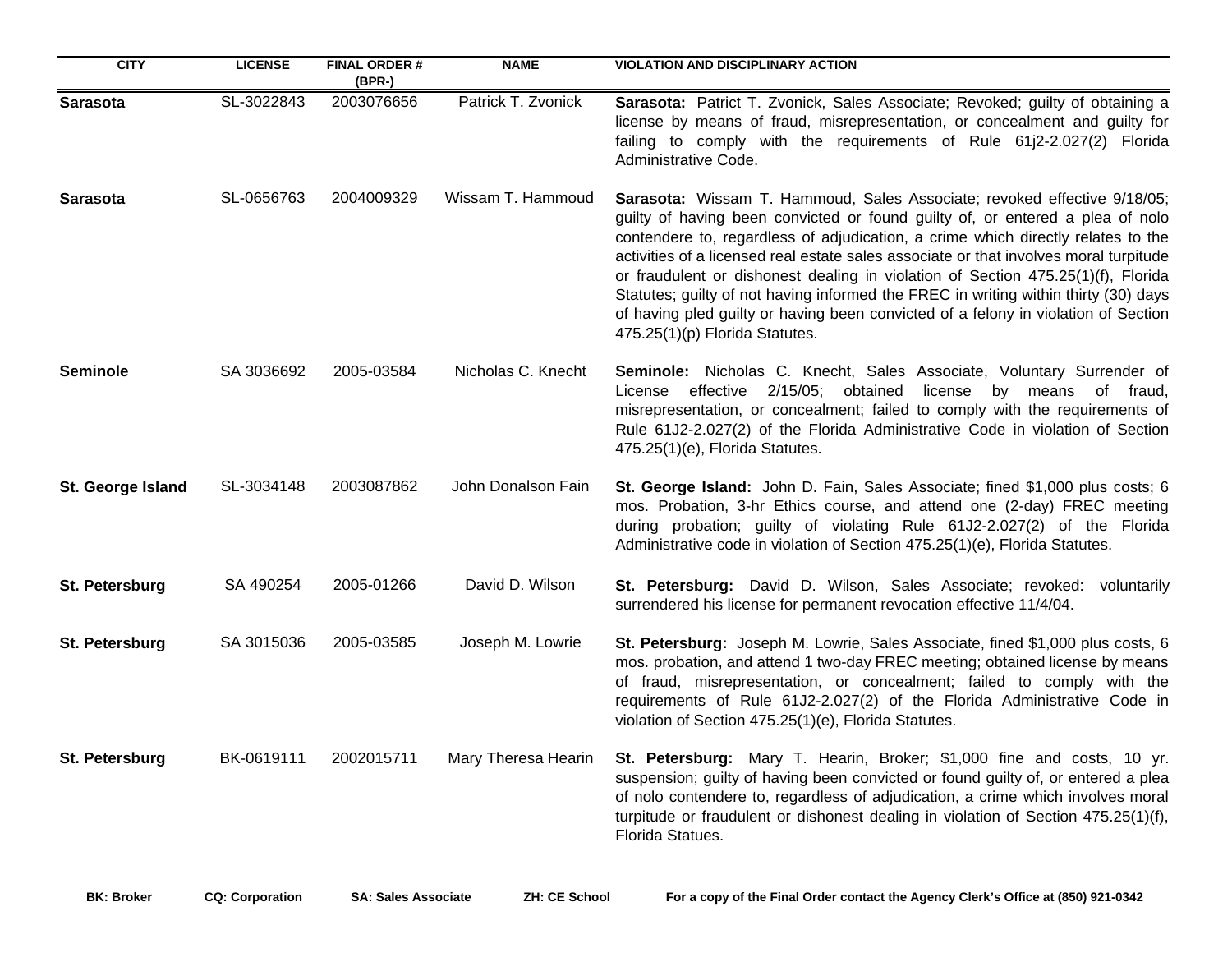| <b>CITY</b>        | <b>LICENSE</b>         | <b>FINAL ORDER#</b><br>$(BPR-)$ | <b>NAME</b>          | <b>VIOLATION AND DISCIPLINARY ACTION</b>                                                                                                                                                                                                                                                                                                                                                                                                                   |
|--------------------|------------------------|---------------------------------|----------------------|------------------------------------------------------------------------------------------------------------------------------------------------------------------------------------------------------------------------------------------------------------------------------------------------------------------------------------------------------------------------------------------------------------------------------------------------------------|
| <b>Summerland</b>  | BK 0486851             | 2005-03593                      | Wendy Sullivan       | Summerland: Wendy Sullivan, Broker; fined \$500 plus costs, 1 yr. probation,<br>and attend 2 two-day FREC meetings; obtained license by means of fraud,<br>misrepresentation, or concealment; guilty of failure to prepare the required<br>written monthly escrow statement reconciliations; failed to comply with the<br>requirements of Rule 61J2-2.027(2) of the Florida Administrative Code in<br>violation of Section 475.25(1)(e), Florida Statutes. |
| <b>Sunrise</b>     | SA 3018027             | 2005-02559                      | Luis R. Paredes      | Sunrise: Luis R. Paredes, Sales Associate; fined \$250 and costs, 6 mos.<br>probation, and attend one (2-day) FREC meeting during probation; violated<br>$475.25(1)(m)$ .                                                                                                                                                                                                                                                                                  |
| <b>Sunrise</b>     | SA 375685              | 2005-03673                      | <b>Addy Adler</b>    | Sunrise: Addy Adler, Sales Associate; admits having advertised property or<br>services in a manner which is false in form or content; fined \$2,000 plus costs,<br>12 mos. probation in which to prove attendance and completion of a 3-hr Ethics<br>course, and attendance to one 2-day FREC meeting.                                                                                                                                                     |
| <b>Tallahassee</b> | SA 3018138             | 2005-04282                      | James H. Searcy      | Tallahassee: James H. Searcy, Sales Associate; fined \$500. plus costs; guilty<br>of not having notified FREC within 30 days of his plea of nolo contendere to a<br>felony.                                                                                                                                                                                                                                                                                |
| <b>Tampa</b>       | SA 3025206             | 2005-02557                      | Jack E. Patterson    | Tampa: Jack E. Patterson, Sales Associate; costs and 1 yr. suspension; guilty<br>of failing to notify the Petitioner, in writing, of the current mailing address and any<br>change in the current mailing address, within ten days after the change, in<br>violation of Rule 61J2-10.038 of the Florida Administrative Code.                                                                                                                               |
| <b>Tampa</b>       | SL 0694892             | 2005-04876                      | Thomas Donald Rosen  | Tampa: Thomas D. Rosen, Sales Associate; fined \$500 plus costs, 6 mos.<br>Probation, and attend one 2-day FREC meeting; obtained a license by means of<br>fraud, misrepresentation, or concealment; failed to comply with the requirements<br>of Rule 61J2-2.027(2) of the Florida Administrative Code.                                                                                                                                                   |
| Windermere         | SA 3052069             | 2005-03582                      | Mongoth Hussein      | Windermere: Mongoth Hussein, Sales Associate; fined \$1,000 plus costs, 6<br>mos. probation, and attend 1 two-day FREC meeting; obtained license by means<br>of fraud, misrepresentation, or concealment; failed to comply with the<br>requirements of Rule 61J2-2.027(2) of the Florida Administrative Code in<br>violation of Section 475.25(1)(e), Florida Statutes.                                                                                    |
| <b>Winter Park</b> | BK-0630548             | 200502558                       | Martin H. Parrish    | Winter Park: Martin H. Parrish, Broker; fined \$500 plus costs, 90 day<br>suspension, and attend four (4) two-day FREC meetings; guilty of violating<br>475.25(1)(f). Issues a retraction. Previous Final Order is set aside.                                                                                                                                                                                                                              |
| <b>BK: Broker</b>  | <b>CQ: Corporation</b> | <b>SA: Sales Associate</b>      | <b>ZH: CE School</b> | For a copy of the Final Order contact the Agency Clerk's Office at (850) 921-0342                                                                                                                                                                                                                                                                                                                                                                          |